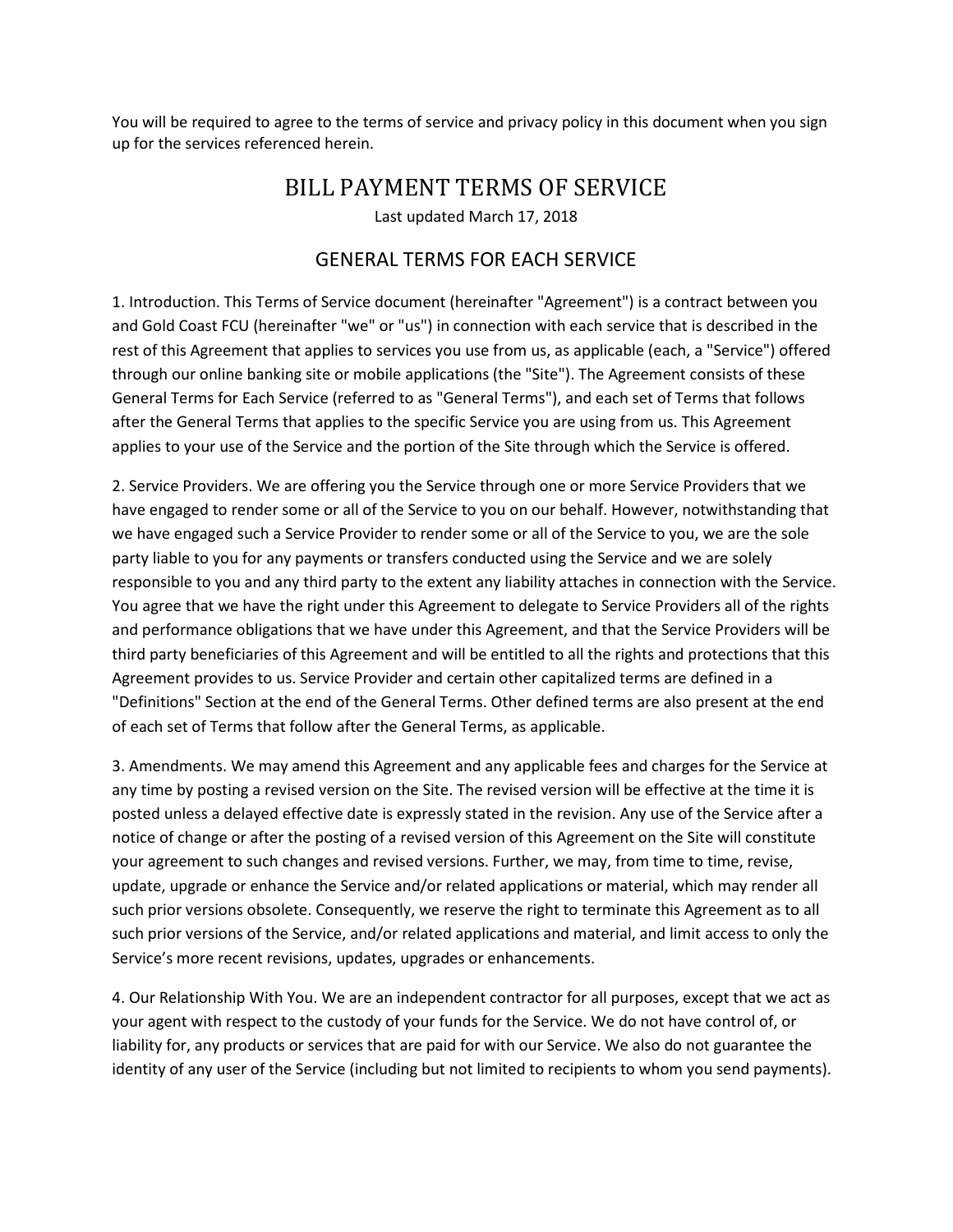5. Assignment. You may not transfer or assign any rights or obligations you have under this Agreement without our prior written consent, which we may withhold in our sole discretion. We reserve the right to transfer or assign this Agreement or any right or obligation under this Agreement at any time to any party. We may also assign or delegate certain of our rights and responsibilities under this Agreement to independent contractors or other third parties.

6. Notices to Us Regarding the Service. Except as otherwise stated below, notice to us concerning the Site or the Service must be sent by postal mail to:

Gold Coast FCU

2226 S Congress Ave

Palm Springs, FL 33406

We may also be reached at 844-298-7353 for questions and other purposes concerning the Service. We will act on your telephone calls as described below in Section 22 of the General Terms (Errors, Questions, and Complaints), but otherwise, such telephone calls will not constitute legal notices under this Agreement.

7. Notices to You. You agree that we may provide notice to you by posting it on the Site, sending you an in-product message within the Service, emailing it to an email address that you have provided us, mailing it to any postal address that you have provided us, or by sending it as a text message to any mobile phone number that you have provided us, including but not limited to the mobile phone number that you have listed in your Service setup or member profile. For example, users of the Service may receive certain notices (such as notices of processed Payment Instructions, alerts for validation and notices of receipt of payments) as text messages on their mobile phones. All notices by any of these methods shall be deemed received by you no later than twenty-four (24) hours after they are sent or posted, except for notice by postal mail, which shall be deemed received by you no later than three (3) Business Days after it is mailed. You may request a paper copy of any legally required disclosures and you may terminate your consent to receive required disclosures through electronic communications by contacting us as described in Section 6 of the General Terms above. We reserve the right to charge you a reasonable fee not to exceed twenty dollars (\$20.00) to respond to each such request. We reserve the right to terminate your use of the Service if you withdraw your consent to receive electronic communications.

8. Text Messages, Calls and/or Emails to You. By providing us with a telephone number (including a wireless/cellular, mobile telephone number and/or email address), you consent to receiving calls from us and our Service Providers at that number INCLUDING THOSE MADE BY USE OF AN AUTOMATIC TELEPHONE DIALING SYSTEM ("ATDS"), and/or emails from us for our everyday business purposes (including identify verification). You acknowledge and agree that such telephone calls include, but are not limited to, live telephone calls, prerecorded or artificial voice message calls, text messages, and calls made by an ATDS from us or our affiliates and agents. Please review our Privacy Policy for more information.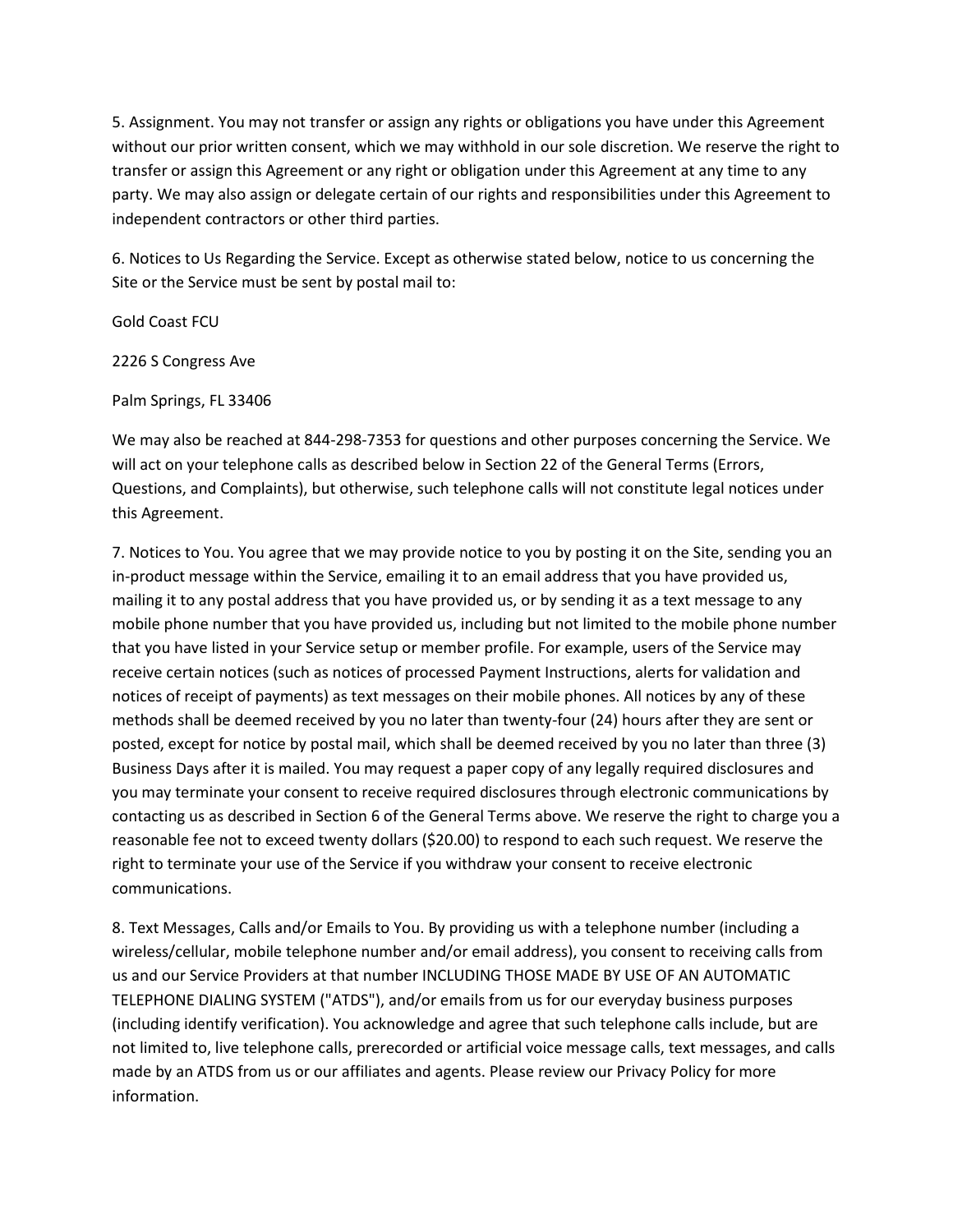9. Receipts and Transaction History. You may view your transaction history by logging into the Service and looking at your transaction history. You agree to review your transactions by this method instead of receiving receipts by mail.

10. Your Privacy. Protecting your privacy is very important to us. Please review our Privacy Policy in order to better understand our commitment to maintaining your privacy, as well as our use and disclosure of your information.

11. Privacy of Others. If you receive information about another person through the Service, you agree to keep the information confidential and only use it in connection with the Service.

12. Eligibility. The Service is offered only to individual residents of the United States who can form legally binding contracts under applicable law. Without limiting the foregoing, the Service is not offered to minors unless the minor is using an Eligible Transaction Account in the name of the minor with a parent or guardian as a co-signor or guarantor. By using the Service, you represent that you meet these requirements and that you agree to be bound by this Agreement.

13. Prohibited Payments. The following types of payments are prohibited through the Service, and we have the right but not the obligation to monitor for, block, cancel and/or reverse such payments:

a. Payments to or from persons or entities located in prohibited territories (including any territory outside of the United States); and

b. Payments that violate any law, statute, ordinance or regulation; and

c. Payments that violate the Acceptable Use terms in Section 14 of the General Terms below; and

d. Payments related to: (1) tobacco products, (2) prescription drugs and devices; (3) narcotics, steroids, controlled substances or other products that present a risk to consumer safety; (4) drug paraphernalia; (5) ammunition, firearms, or firearm parts or related accessories; (6) weapons or knives regulated under applicable law; (7) goods or services that encourage, promote, facilitate or instruct others to engage in illegal activity; (8) goods or services that are sexually oriented; (9) goods or services that promote hate, violence, racial intolerance, or the financial exploitation of a crime; (10) goods or services that defame, abuse, harass or threaten others; (11) goods or services that include any language or images that are bigoted, hateful, racially offensive, vulgar, obscene, indecent or discourteous; (12) goods or services that advertise, sell to, or solicit others; or (13) goods or services that infringe or violate any copyright, trademark, right of publicity or privacy, or any other proprietary right under the laws of any jurisdiction; and

e. Payments related to gambling, gaming and/or any other activity with an entry fee and a prize, including, but not limited to, casino games, sports betting, horse or dog racing, lottery tickets, other ventures that facilitate gambling, games of skill (whether or not it is legally defined as a lottery) and sweepstakes; and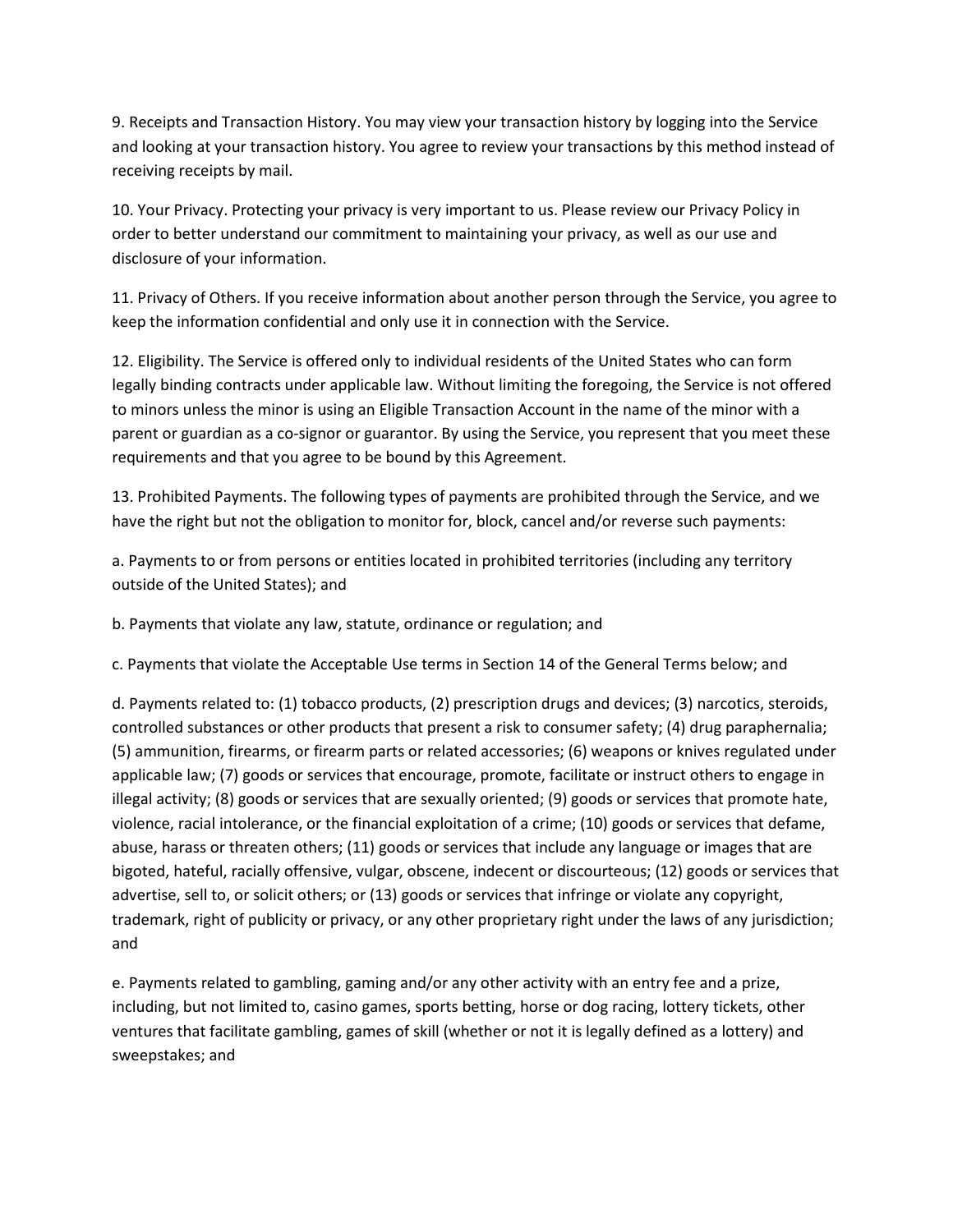f. Payments relating to transactions that (1) support pyramid or ponzi schemes, matrix programs, other "get rich quick" schemes or multi-level marketing programs, (2) are associated with purchases of real property, annuities or lottery contracts, lay-away systems, off-shore banking or transactions to finance or refinance debts funded by a credit card, (3) are for the sale of items before the seller has control or possession of the item, (4) constitute money-laundering or terrorist financing, (5) are associated with the following "money service business" activities: the sale of traveler's checks or money orders, currency dealers or exchanges, or check cashing, or (6) provide credit repair or debt settlement services; and

g. Tax payments and court ordered payments.

Except as required by applicable law, in no event shall we or our Service Providers be liable for any claims or damages resulting from your scheduling of prohibited payments. We encourage you to provide notice to us by the methods described in Section 6 of the General Terms above of any violations of the General Terms or the Agreement generally.

14. Acceptable Use. You agree that you are independently responsible for complying with all applicable laws in all of your activities related to your use of the Service, regardless of the purpose of the use, and for all communications you send through the Service. We and our Service Providers have the right but not the obligation to monitor and remove communications content that we find in our sole discretion to be objectionable in any way. In addition, you are prohibited from using the Service for communications or activities that: (a) violate any law, statute, ordinance or regulation; (b) promote hate, violence, racial intolerance, or the financial exploitation of a crime; (c) defame, abuse, harass or threaten others; (d) include any language or images that are bigoted, hateful, racially offensive, vulgar, obscene, indecent or discourteous; (e) infringe or violate any copyright, trademark, right of publicity or privacy or any other proprietary right under the laws of any jurisdiction; (f) impose an unreasonable or disproportionately large load on our infrastructure; (g) facilitate any viruses, trojan horses, worms or other computer programming routines that may damage, detrimentally interfere with, surreptitiously intercept or expropriate any system, data or information; (h) constitute use of any robot, spider, other automatic device, or manual process to monitor or copy the Service or the portion of the Site through which the Service is offered without our prior written permission; (i) constitute use of any device, software or routine to bypass technology protecting the Site or Service, or interfere or attempt to interfere, with the Site or the Service; or (j) may cause us or our Service Providers to lose any of the services from our internet service providers, payment processors, or other vendors. We encourage you to provide notice to us by the methods described in Section 6 of the General Terms above of any violations of the General Terms or the Agreement generally.

15. Payment Methods and Amounts. There are limits on the amount of money you can send or receive through our Service. Your limits may be adjusted from time-to-time in our sole discretion. You may log in to the Site to view your individual transaction limits. We or our Service Provider also reserve the right to select the method in which to remit funds on your behalf though the Service, and in the event that your Eligible Transaction Account is closed or otherwise unavailable to us the method to return funds to you. These payment methods may include, but may not be limited to, an electronic debit, a paper check drawn on the account of our Service Provider, or draft drawn against your account.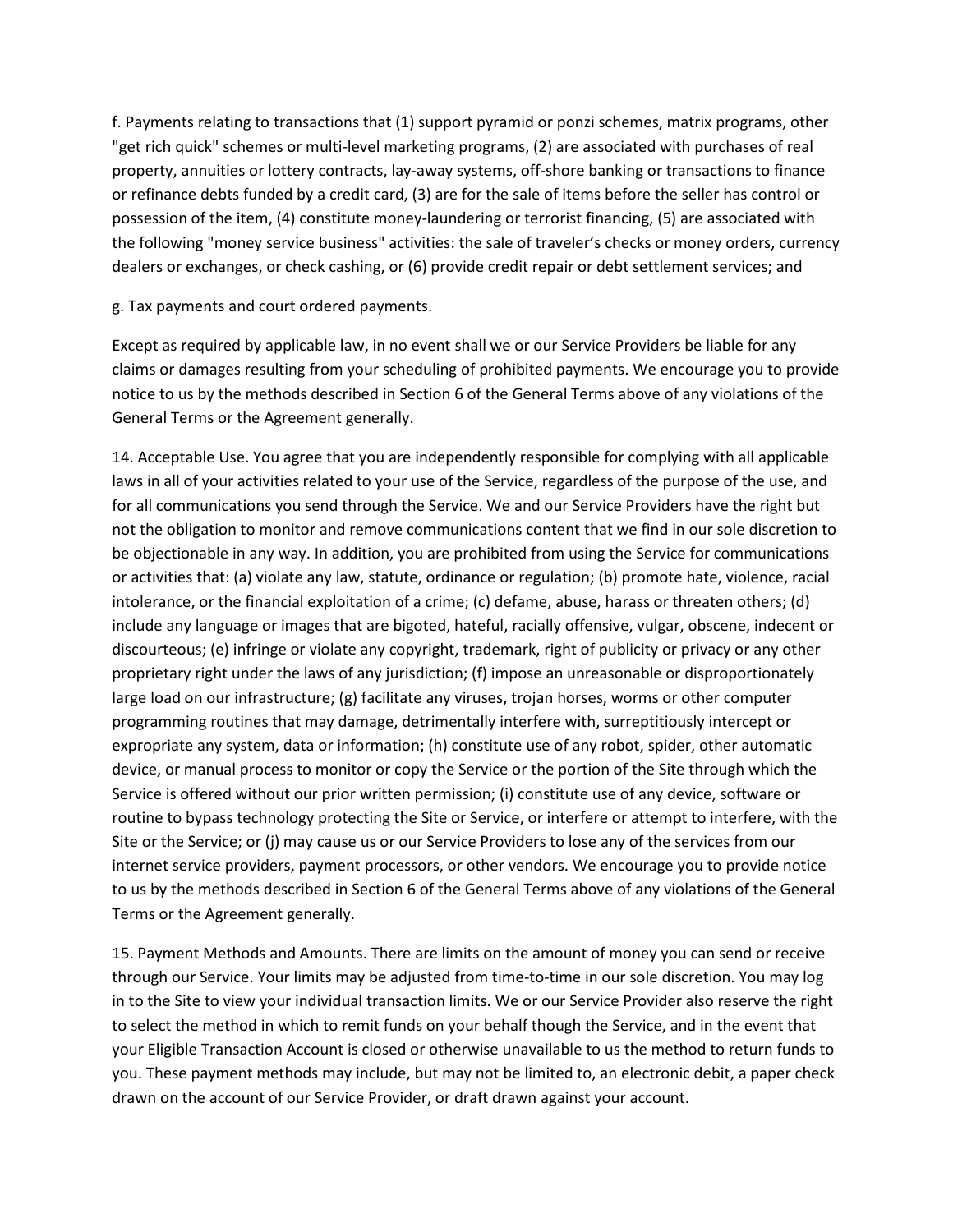16. Your Liability for Unauthorized Transfers. Immediately following your discovery of an unauthorized Payment Instruction, you shall communicate with customer care for the Service in the manner set forth in Section 6 of the General Terms above. You acknowledge and agree that time is of the essence in such situations. If you tell us within two (2) Business Days after you discover your password or other means to access your account through which you access the Service has been lost or stolen, your liability is no more than \$50.00 should someone access your account without your permission. If you do not tell us within two (2) Business Days after you learn of such loss or theft, and we can prove that we could have prevented the unauthorized use of your password or other means to access your account if you had told us, you could be liable for as much as \$500.00. If your monthly financial institution statement contains payments that you did not authorize, you must tell us at once. If you do not tell us within sixty (60) days after the statement was sent to you, you may lose any amount transferred without your authorization after the sixty (60) days if we can prove that we could have stopped someone from taking the money had you told us in time. If a good reason (such as a long trip or a hospital stay) prevented you from telling us, we may in our sole discretion extend the period.

17. Taxes. It is your responsibility to determine what, if any, taxes apply to the transactions you make or receive, and it is your responsibility to collect, report and remit the correct tax to the appropriate tax authority. We are not responsible for determining whether taxes apply to your transaction, or for collecting, reporting or remitting any taxes arising from any transaction.

18. Failed or Returned Payment Instructions. In using the Service, you are requesting that we or our Service Provider attempt to make payments for you from your Eligible Transaction Account. If the Payment Instruction cannot be completed for any reason associated with your Eligible Transaction Account (for example, there are insufficient funds in your Eligible Transaction Account, or the Payment Instruction would exceed the credit or overdraft protection limit of your Eligible Transaction Account, to cover the payment), the Payment Instruction may or may not be completed. In certain circumstances, our Service Provider may either advance funds drawn on their corporate account or via an electronic debit, and in such circumstances will attempt to debit the Eligible Transaction Account a second time to complete the Payment Instruction. In some instances, you will receive a return notice from us or our Service Provider. In each such case, you agree that:

a. You will reimburse our Service Provider immediately upon demand the amount of the Payment Instruction if the payment has been delivered but there are insufficient funds in, or insufficient overdraft credits associated with, your Eligible Transaction Account to allow the debit processing to be completed;

b. You may be assessed a late fee equal to one and a half percent (1.5%) of any unpaid amounts plus costs of collection by our Service Provider or their third-party contractor if the Payment Instruction cannot be debited because you have insufficient funds in your Eligible Transaction Account, or the transaction would exceed the credit or overdraft protection limit of your Eligible Transaction Account, to cover the payment, or if the funds cannot otherwise be collected from you. The aforesaid amounts will be charged in addition to any NSF charges that may be assessed by us, as set forth in your fee schedule from us (including as disclosed on the Site) or your account agreement with us. You hereby authorize us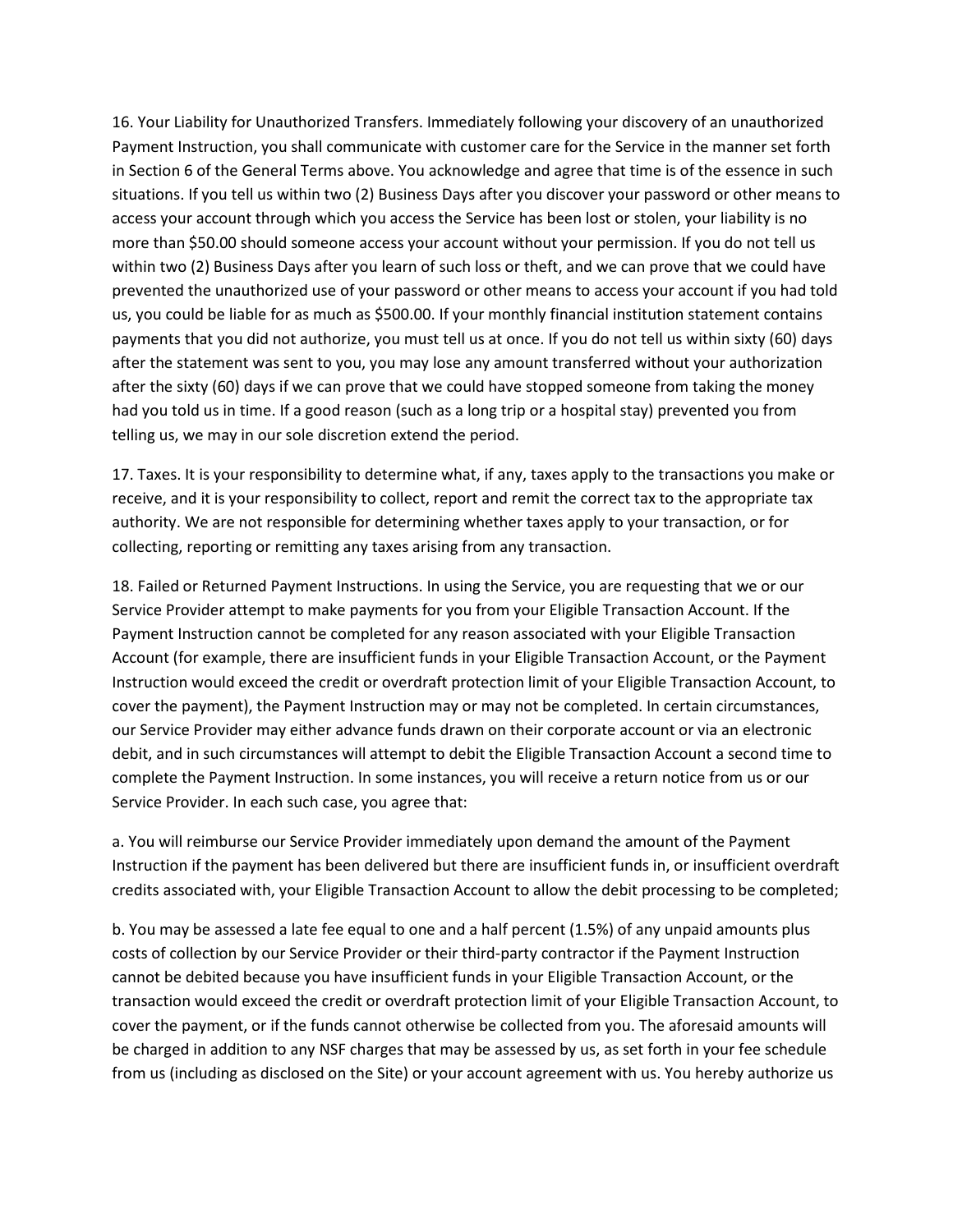and our Service Provider to deduct all of these amounts from your designated Eligible Transaction Account, including by ACH debit;

c. Service Provider is authorized to report the facts concerning the return to any credit reporting agency.

19. Address or Banking Changes. It is your sole responsibility and you agree to ensure that the contact information in your user profile is current and accurate. This includes, but is not limited to, name, physical address, phone numbers and email addresses. Depending on the Service, changes may be able to be made within the user interface of the Service or by contacting customer care for the Service as set forth in Section 6 of the General Terms above. We are not responsible for any payment processing errors or fees incurred if you do not provide accurate Eligible Transaction Account, Payment Instructions or contact information.

20. Information Authorization. Your enrollment in the applicable Service may not be fulfilled if we cannot verify your identity or other necessary information. Through your enrollment in or use of each Service, you agree that we reserve the right to request a review of your credit rating at our own expense through an authorized bureau. In addition, and in accordance with our Privacy Policy, you agree that we reserve the right to obtain personal information about you, including without limitation, financial information and transaction history regarding your Eligible Transaction Account. You further understand and agree that we reserve the right to use personal information about you for our and our Service Providers' everyday business purposes, such as to maintain your ability to access the Service, to authenticate you when you log in, to send you information about the Service, to perform fraud screening, to verify your identity, to determine your transaction limits, to perform collections, to comply with laws, regulations, court orders and lawful instructions from government agencies, to protect the personal safety of subscribers or the public, to defend claims, to resolve disputes, to troubleshoot problems, to enforce this Agreement, to protect our rights and property, and to customize, measure, and improve the Service and the content and layout of the Site. Additionally, we and our Service Providers may use your information for risk management purposes and may use, store and disclose your information acquired in connection with this Agreement as permitted by law, including (without limitation) any use to effect, administer or enforce a transaction or to protect against or prevent actual or potential fraud, unauthorized transactions, claims or other liability. We and our Service Providers shall have the right to retain such data even after termination or expiration of this Agreement for risk management, regulatory compliance, or audit reasons, and as permitted by applicable law for everyday business purposes. In addition we and our Service Providers may use, store and disclose such information acquired in connection with the Service in statistical form for pattern recognition, modeling, enhancement and improvement, system analysis and to analyze the performance of the Service. The following provisions in this Section apply to certain Services:

a. Mobile Subscriber Information. You authorize your wireless carrier to disclose information about your account, such as subscriber status, payment method and device details, if available, to support identity verification, fraud avoidance and other uses in support of transactions for the duration of your business relationship with us. This information may also be shared with other companies to support your transactions with us and for identity verification and fraud avoidance purposes.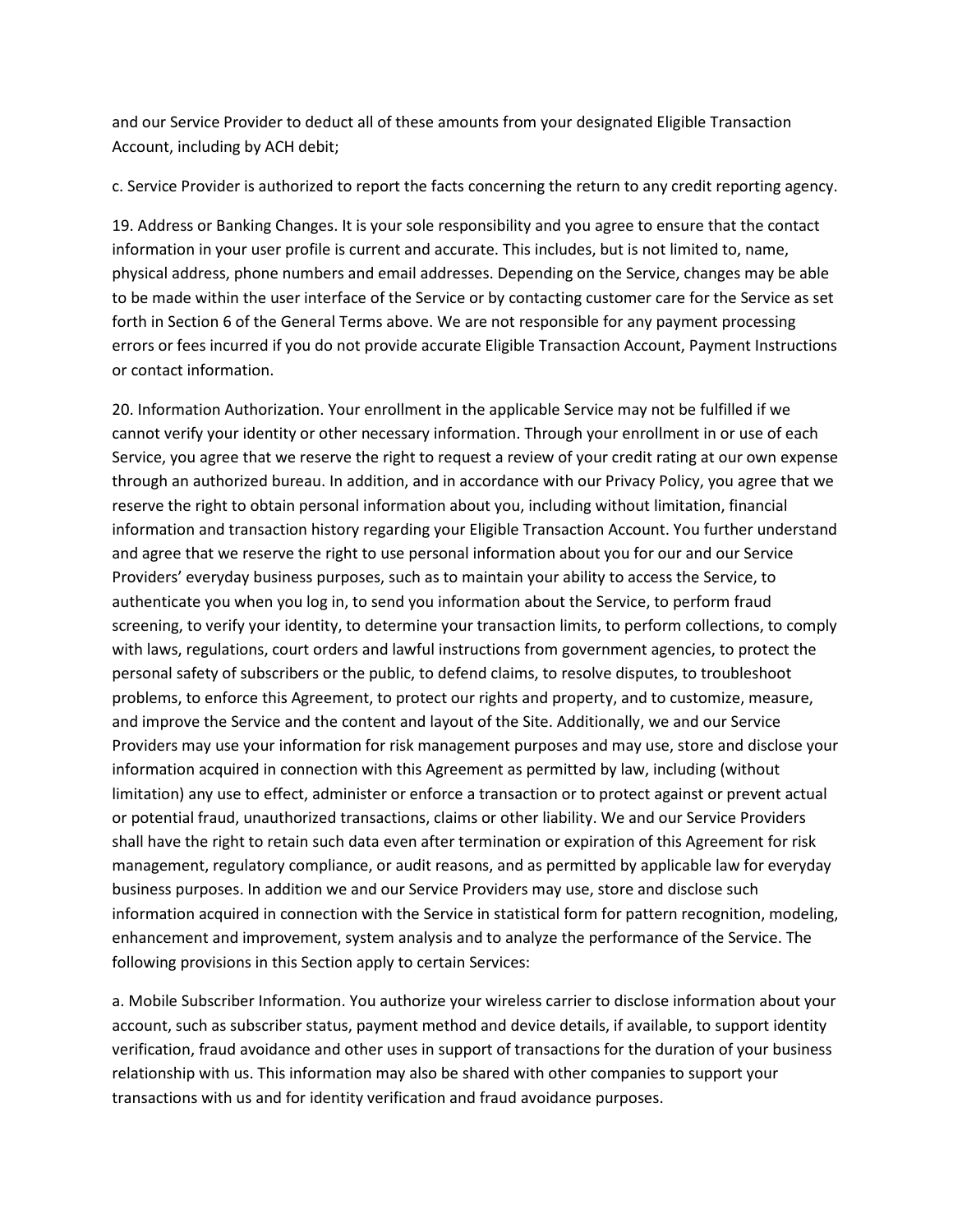b. Device Data. We may share certain personal information and device-identifying technical data about you and your devices with third party service providers, who will compare and add device data and fraud data from and about you to a database of similar device and fraud information in order to provide fraud management and prevention services, which include but are not limited to identifying and blocking access to the applicable service or Web site by devices associated with fraudulent or abusive activity. Such information may be used by us and our third party service providers to provide similar fraud management and prevention services for services or Web sites not provided by us. We will not share with service providers any information that personally identifies the user of the applicable device.

21. Service Termination, Cancellation, or Suspension. If you wish to cancel the Service, you may contact us as set forth in Section 6 of the General Terms above. Any payment(s) that have begun processing before the requested cancellation date will be processed by us. You agree that we may terminate or suspend your use of the Service at any time and for any reason or no reason. Neither termination, cancellation nor suspension shall affect your liability or obligations under this Agreement.

22. Errors, Questions, and Complaints.

a. In case of errors or questions about your transactions, you should as soon as possible contact us as set forth in Section 6 of the General Terms above.

b. If you think your periodic statement for your account is incorrect or you need more information about a transaction listed in the periodic statement for your account, we must hear from you no later than sixty (60) days after we send you the applicable periodic statement for your account that identifies the error. You must:

1. Tell us your name;

2. Describe the error or the transaction in question, and explain as clearly as possible why you believe it is an error or why you need more information; and,

3. Tell us the dollar amount of the suspected error.

c. If you tell us orally, we may require that you send your complaint in writing within ten (10) Business Days after your oral notification. Except as described below, we will determine whether an error occurred within ten (10) Business Days after you notify us of the error. We will tell you the results of our investigation within three (3) Business Days after we complete our investigation of the error, and will correct any error promptly. However, if we require more time to confirm the nature of your complaint or question, we reserve the right to take up to forty-five (45) days to complete our investigation. If we decide to do this, we will provisionally credit your Eligible Transaction Account within ten (10) Business Days for the amount you think is in error. If we ask you to submit your complaint or question in writing and we do not receive it within ten (10) Business Days, we may not provisionally credit your Eligible Transaction Account. If it is determined there was no error we will mail you a written explanation within three (3) Business Days after completion of our investigation. You may ask for copies of documents used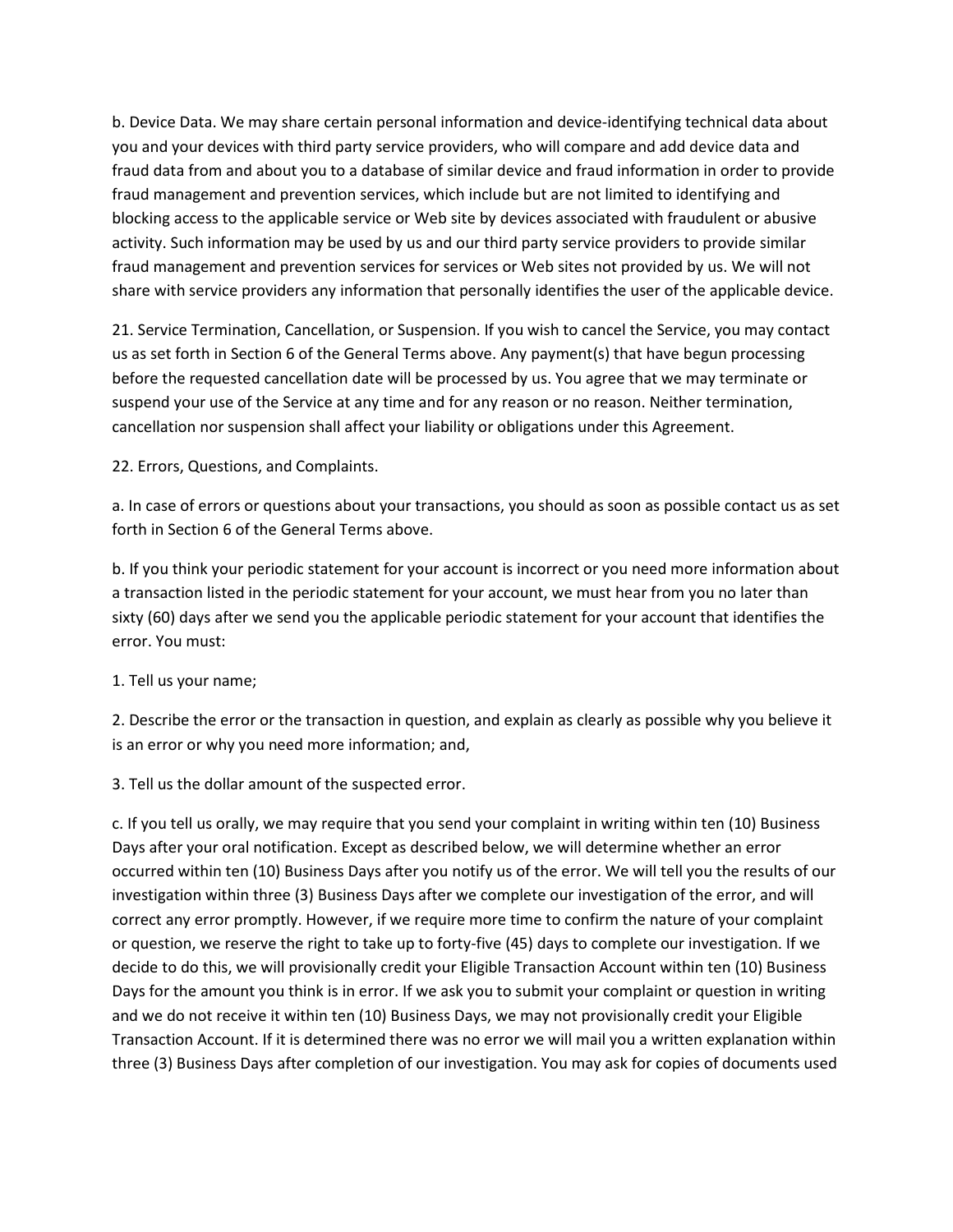in our investigation. We may revoke any provisional credit provided to you if we find an error did not occur.

23. Intellectual Property. All other marks and logos related to the Service are either trademarks or registered trademarks of us or our licensors. In addition, all page headers, custom graphics, button icons, and scripts are our service marks, trademarks, and/or trade dress or those of our licensors. You may not copy, imitate, or use any of the above without our prior written consent, which we may withhold in our sole discretion, and you may not use them in a manner that is disparaging to us or the Service or display them in any manner that implies our sponsorship or endorsement. All right, title and interest in and to the Service, the portion of the Site through which the Service is offered, the technology related to the Site and Service, and any and all technology and any content created or derived from any of the foregoing, is our exclusive property or that of our licensors. Moreover, any suggestions, ideas, notes, drawings, concepts, or other information you may send to us through or regarding the Site or Service shall be considered an uncompensated contribution of intellectual property to us and our licensors, shall also be deemed our and our licensors' exclusive intellectual property, and shall not be subject to any obligation of confidentiality on our part. By submitting any such materials to us, you automatically grant (or warrant that the owner of such materials has expressly granted) to us and our licensors a perpetual, royalty-free, irrevocable, non-exclusive right and license to use, reproduce, modify, adapt, publish, translate, publicly perform and display, create derivative works from and distribute such materials or incorporate such materials into any form, medium, or technology now known or later developed, and you warrant that all so-called "moral rights" in those materials have been waived, and you warrant that you have the right to make these warranties and transfers of rights.

24. Links and Frames. Links to other sites may be provided on the portion of the Site through which the Service is offered for your convenience. By providing these links, we are not endorsing, sponsoring or recommending such sites or the materials disseminated by or services provided by them, and are not responsible for the materials, services or other situations at or related to or from any other site, and make no representations concerning the content of sites listed in any of the Service web pages. Consequently, we cannot be held responsible for the accuracy, relevancy, copyright compliance, legality or decency of material contained in sites listed in any search results or otherwise linked to the Site. For example, if you "click" on a banner advertisement or a search result, your "click" may take you off the Site. This may include links from advertisers, sponsors, and content partners that may use our logo(s) as part of a co-branding agreement. These other sites may send their own cookies to users, collect data, solicit personal information, or contain information that you may find inappropriate or offensive. In addition, advertisers on the Site may send cookies to users that we do not control. You may link to the home page of our Site. However, you may not link to other pages of our Site without our express written permission. You also may not "frame" material on our Site without our express written permission. We reserve the right to disable links from any third party sites to the Site.

25. Password and Security. If you are issued or create any password or other credentials to access the Service or the portion of the Site through which the Service is offered, you agree not to give or make available your password or credentials to any unauthorized individuals, and you agree to be responsible for all actions taken by anyone to whom you have provided such credentials. If you believe that your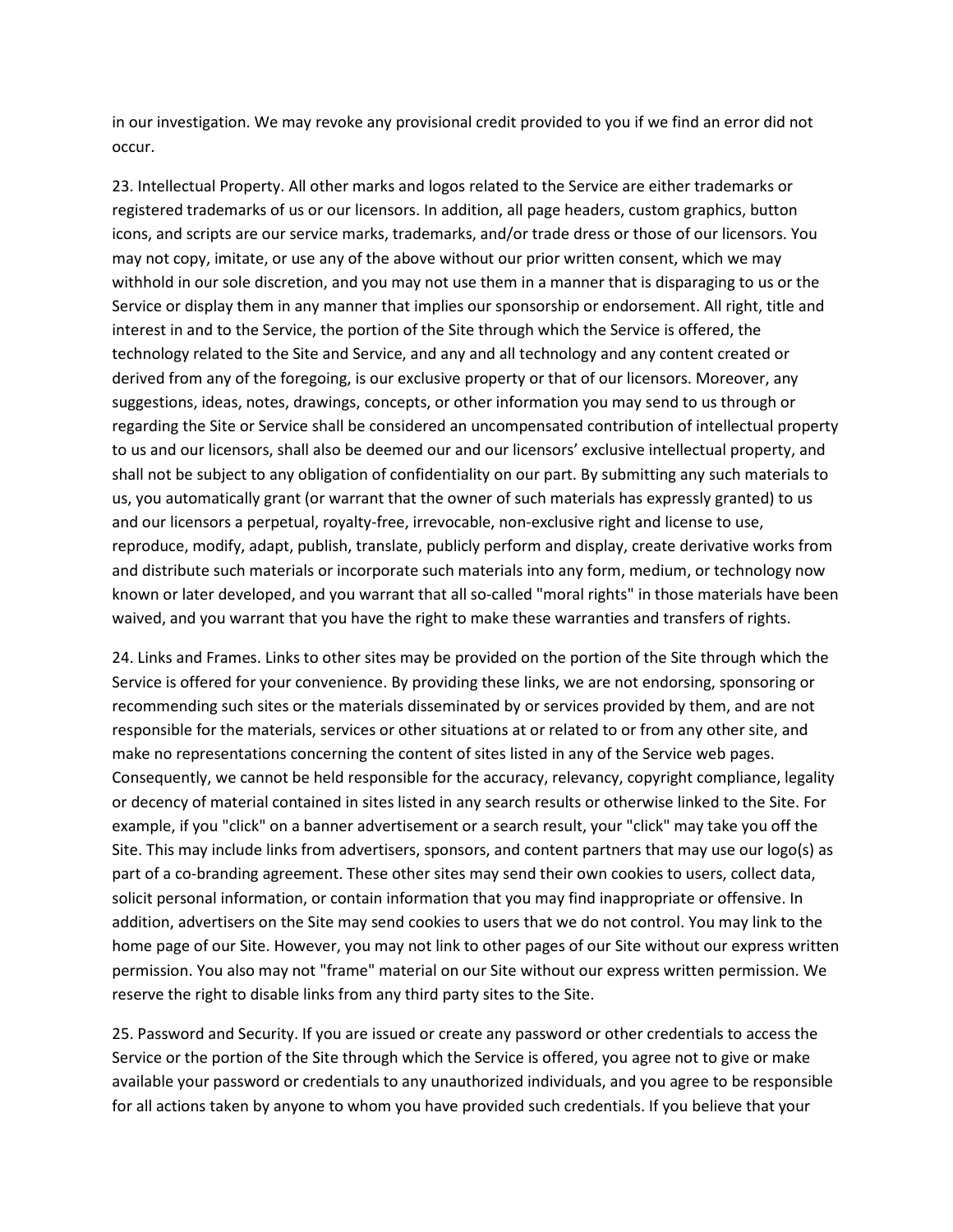credentials have been lost or stolen or that someone may attempt to use them to access the Site or Service without your consent, you must inform us at once at the telephone number provided in Section 6 of the General Terms above. See also Section 16 of the General Terms above regarding how the timeliness of your notice impacts your liability for unauthorized transfers.

26. Remedies. If we have reason to believe that you have engaged in any of the prohibited or unauthorized activities described in this Agreement or have otherwise breached your obligations under this Agreement, we may terminate, suspend or limit your access to or use of the Site or the Service; notify law enforcement, regulatory authorities, impacted third parties, and others as we deem appropriate; refuse to provide our services to you in the future; and/or take legal action against you. In addition, we, in our sole discretion, reserve the right to terminate this Agreement, access to the Site and/or use of the Service for any reason or no reason and at any time. The remedies contained in this Section 26 of the General Terms are cumulative and are in addition to the other rights and remedies available to us under this Agreement, by law or otherwise.

27. Disputes. In the event of a dispute regarding the Service, you and we agree to resolve the dispute by looking to this Agreement.

28. Arbitration. For any claim (excluding claims for injunctive or other equitable relief) where the total amount of the award sought is less than \$10,000.00 USD, the party requesting relief may elect to resolve the dispute in a cost effective manner through binding non-appearance-based arbitration. If a party elects arbitration, that party will initiate such arbitration through Judicial Arbitration and Mediation Services ("JAMS"), the American Arbitration Association ("AAA"), or an established alternative dispute resolution (ADR) administrator mutually agreed upon by the parties. The parties agree that the following rules shall apply: (a) the arbitration may be conducted telephonically, online and/or be solely based on written submissions, at the election of the party initiating the arbitration; (b) the arbitration shall not involve any personal appearance by the parties, their representatives or witnesses unless otherwise mutually agreed by the parties; (c) discovery shall not be permitted; (d) the matter shall be submitted for decision within ninety (90) days of initiation of arbitration, unless otherwise agreed by the parties, and the arbitrator must render a decision within thirty (30) days of submission; and (e) any award in such arbitration shall be final and binding upon the parties and may be submitted to any court of competent jurisdiction for confirmation. The parties acknowledge that remedies available under federal, state and local laws remain available through arbitration. NO CLASS ACTION, OTHER REPRESENTATIVE ACTION, OR PRIVATE ATTORNEY GENERAL ACTION, OR JOINDER OR CONSOLIDATION OF ANY CLAIM WITH A CLAIM OF ANOTHER PERSON SHALL BE ALLOWABLE IN ARBITRATION.

29. Law and Forum for Disputes. Unless our account agreement with you states otherwise, this Agreement shall be governed by and construed in accordance with the laws of the State in which you reside, without regard to its conflicts of laws provisions. To the extent that the terms of this Agreement conflict with applicable state or federal law, such state or federal law shall replace such conflicting terms only to the extent required by law. Unless expressly stated otherwise, all other terms of this Agreement shall remain in full force and effect. Unless our account agreement with you states otherwise, you agree that any claim or dispute you may have against us (other than those which are arbitrated under Section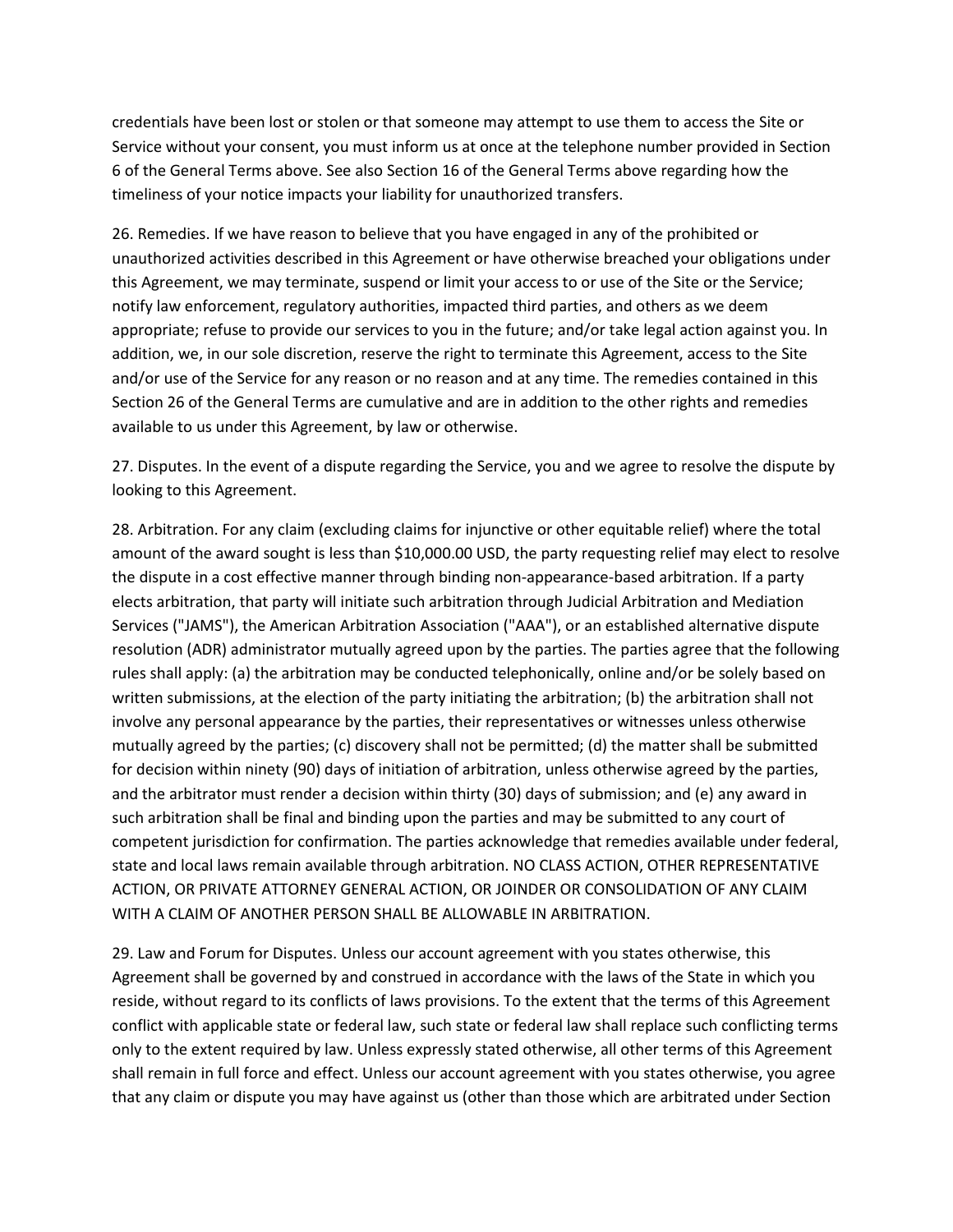28 of the General Terms above) must be resolved by a court located in the county in which you reside. You agree to submit to the personal jurisdiction of such courts for the purpose of litigating all claims or disputes unless said claim is submitted to arbitration under Section 28 of the General Terms of this Agreement. The United Nations Convention on Contracts for the International Sale of Goods shall not apply to this Agreement. Both parties agree to waive any right to have a jury participate in the resolution of any dispute or claim between the parties or any of their respective Affiliates arising under this Agreement.

30. Indemnification. You agree to defend, indemnify and hold harmless us and our Affiliates and Service Providers and their Affiliates and the employees and contractors of each of these, from any loss, damage, claim or demand (including attorney's fees) made or incurred by any third party due to or arising out of your breach of this Agreement and/or your use of the Site or the applicable Service.

31. Release. You release us and our Affiliates and Service Providers and the employees and contractors of each of these, from any and all claims, demands and damages (actual and consequential) of every kind and nature arising out of or in any way connected with any dispute that may arise between you or one or more other users of the Site or the applicable Service. In addition, if applicable to you, you waive California Civil Code §1542, which states that a general release does not extend to claims which the creditor does not know or suspect to exist in his favor at the time of executing the release, which if not known by him must have materially affected his settlement with the debtor.

32. No Waiver. We shall not be deemed to have waived any rights or remedies hereunder unless such waiver is in writing and signed by one of our authorized representatives. No delay or omission on our part in exercising any rights or remedies shall operate as a waiver of such rights or remedies or any other rights or remedies. A waiver on any one occasion shall not be construed as a bar or waiver of any rights or remedies on future occasions.

33. Exclusions of Warranties. THE SITE AND SERVICE AND RELATED DOCUMENTATION ARE PROVIDED "AS IS" WITHOUT WARRANTY OF ANY KIND, EITHER EXPRESSED OR IMPLIED, INCLUDING, BUT NOT LIMITED TO, THE IMPLIED WARRANTIES OF TITLE, MERCHANTABILITY, FITNESS FOR A PARTICULAR PURPOSE, AND NON-INFRINGEMENT. IN PARTICULAR, WE DO NOT GUARANTEE CONTINUOUS, UNINTERRUPTED OR SECURE ACCESS TO ANY PART OF OUR SERVICE, AND OPERATION OF OUR SITE MAY BE INTERFERED WITH BY NUMEROUS FACTORS OUTSIDE OF OUR CONTROL. SOME STATES DO NOT ALLOW THE DISCLAIMER OF CERTAIN IMPLIED WARRANTIES, SO THE FOREGOING DISCLAIMERS MAY NOT APPLY TO YOU. THIS PARAGRAPH GIVES YOU SPECIFIC LEGAL RIGHTS AND YOU MAY ALSO HAVE OTHER LEGAL RIGHTS THAT VARY FROM STATE TO STATE.

34. Limitation of Liability. THE FOREGOING SHALL CONSTITUTE YOUR EXCLUSIVE REMEDIES AND THE ENTIRE LIABILITY OF US AND OUR AFFILIATES AND SERVICE PROVIDERS AND THE EMPLOYEES AND CONTRACTORS OF EACH OF THESE, FOR THE SERVICE AND THE PORTION OF THE SITE THROUGH WHICH THE SERVICE IS OFFERED. YOU ACKNOWLEDGE AND AGREE THAT FROM TIME TO TIME, THE SERVICE MAY BE DELAYED, INTERRUPTED OR DISRUPTED PERIODICALLY FOR AN INDETERMINATE AMOUNT OF TIME DUE TO CIRCUMSTANCES BEYOND OUR REASONABLE CONTROL, INCLUDING BUT NOT LIMITED TO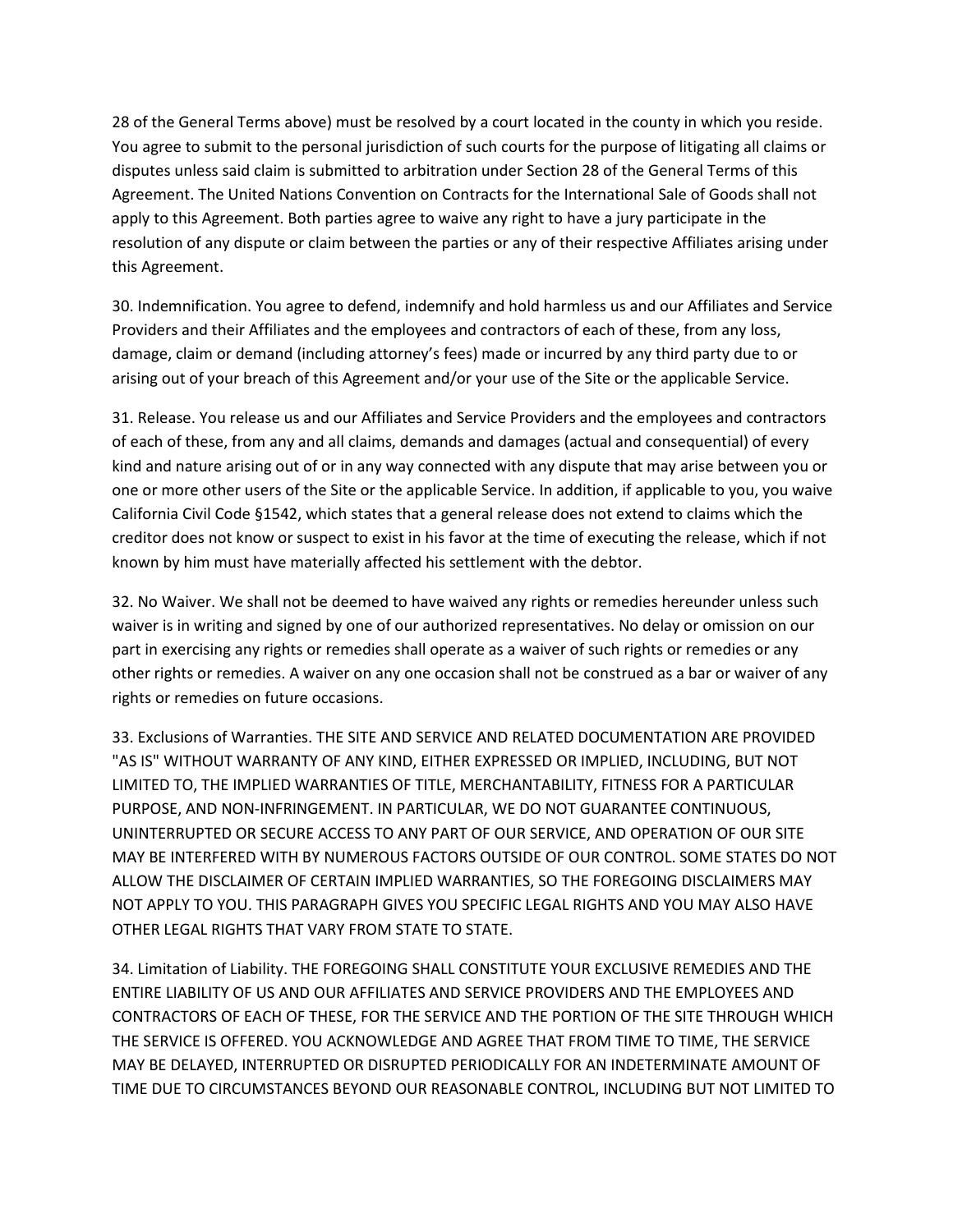ANY INTERRUPTION, DISRUPTION OR FAILURE IN THE PROVISION OF THE SERVICE, WHETHER CAUSED BY STRIKES, POWER FAILURES, EQUIPMENT MALFUNCTIONS INTERNET DISRUPTION OR OTHER REASONS. IN NO EVENT SHALL WE OR OUR AFFILIATES OR SERVICE PROVIDERS OR THE EMPLOYEES OR CONTRACTORS OF ANY OF THESE, BE LIABLE FOR ANY CLAIM ARISING FROM OR RELATED TO THE SERVICE CAUSED BY OR ARISING OUT OF ANY SUCH DELAY, INTERRUPTION, DISRUPTION OR SIMILAR FAILURE. IN NO EVENT SHALL WE OR OUR AFFILIATES OR SERVICE PROVIDERS OR THE EMPLOYEES OR CONTRACTORS OF ANY OF THESE, BE LIABLE FOR ANY INDIRECT, SPECIAL, INCIDENTAL, CONSEQUENTIAL, PUNITIVE OR EXEMPLARY DAMAGES, INCLUDING LOSS OF GOODWILL OR LOST PROFITS (EVEN IF ADVISED OF THE POSSIBILITY THEREOF) ARISING IN ANY WAY OUT OF THE INSTALLATION, USE, OR MAINTENANCE OF THE SERVICE OR THE PORTION OF THE SITE THROUGH WHICH THE SERVICE IS OFFERED, EVEN IF SUCH DAMAGES WERE REASONABLY FORESEEABLE AND NOTICE WAS GIVEN REGARDING THEM. IN NO EVENT SHALL WE OR OUR AFFILIATES OR SERVICE PROVIDERS OR THE EMPLOYEES OR CONTRACTORS OF ANY OF THESE BE LIABLE FOR ANY CLAIM ARISING FROM OR RELATED TO THE SERVICE OR THE PORTION OF THE SITE THROUGH WHICH THE SERVICE IS OFFERED THAT YOU DO NOT STATE IN WRITING IN A COMPLAINT FILED IN A COURT OR ARBITRATION PROCEEDING AS DESCRIBED IN SECTIONS 28 AND 29 OF THE GENERAL TERMS ABOVE WITHIN TWO (2) YEARS OF THE DATE THAT THE EVENT GIVING RISE TO THE CLAIM OCCURRED. THESE LIMITATIONS WILL APPLY TO ALL CAUSES OF ACTION, WHETHER ARISING FROM BREACH OF CONTRACT, TORT (INCLUDING NEGLIGENCE) OR ANY OTHER LEGAL THEORY. OUR AGGREGATE LIABILITY, AND THE AGGREGATE LIABILITY OF OUR AFFILIATES AND SERVICE PROVIDERS AND THE EMPLOYEES AND CONTRACTORS OF EACH OF THESE, TO YOU AND ANY THIRD PARTY FOR ANY AND ALL CLAIMS OR OBLIGATIONS RELATING TO THIS AGREEMENT SHALL BE LIMITED TO DIRECT OUT OF POCKET DAMAGES UP TO A MAXIMUM OF \$500 (FIVE HUNDRED DOLLARS). SOME STATES DO NOT ALLOW THE EXCLUSION OR LIMITATION OF INCIDENTAL OR CONSEQUENTIAL DAMAGES SO THE ABOVE LIMITATION OR EXCLUSION MAY NOT APPLY TO YOU.

35. Complete Agreement, Severability, Captions, and Survival. You agree that this Agreement is the complete and exclusive statement of the agreement between us, sets forth the entire understanding between us and you with respect to the Service and the portion of the Site through which the Service is offered and supersedes any proposal or prior agreement, oral or written, and any other communications between us. If any provision of this Agreement is held to be invalid or unenforceable, such provision shall be struck and the remaining provisions shall be enforced. The captions of Sections in this Agreement are for convenience only and shall not control or affect the meaning or construction of any of the provisions of this Agreement. Sections 2, 5-7, 11, 17, 18, 23, and 26-35 of the General Terms, as well as any other terms which by their nature should survive, will survive the termination of this Agreement. If there is a conflict between the terms of this Agreement and something stated by an employee or contractor of ours (including but not limited to its customer care personnel), the terms of the Agreement will prevail.

#### 36. Definitions.

a. "ACH Network" means the funds transfer system, governed by the NACHA Rules, that provides funds transfer services to participating financial institutions.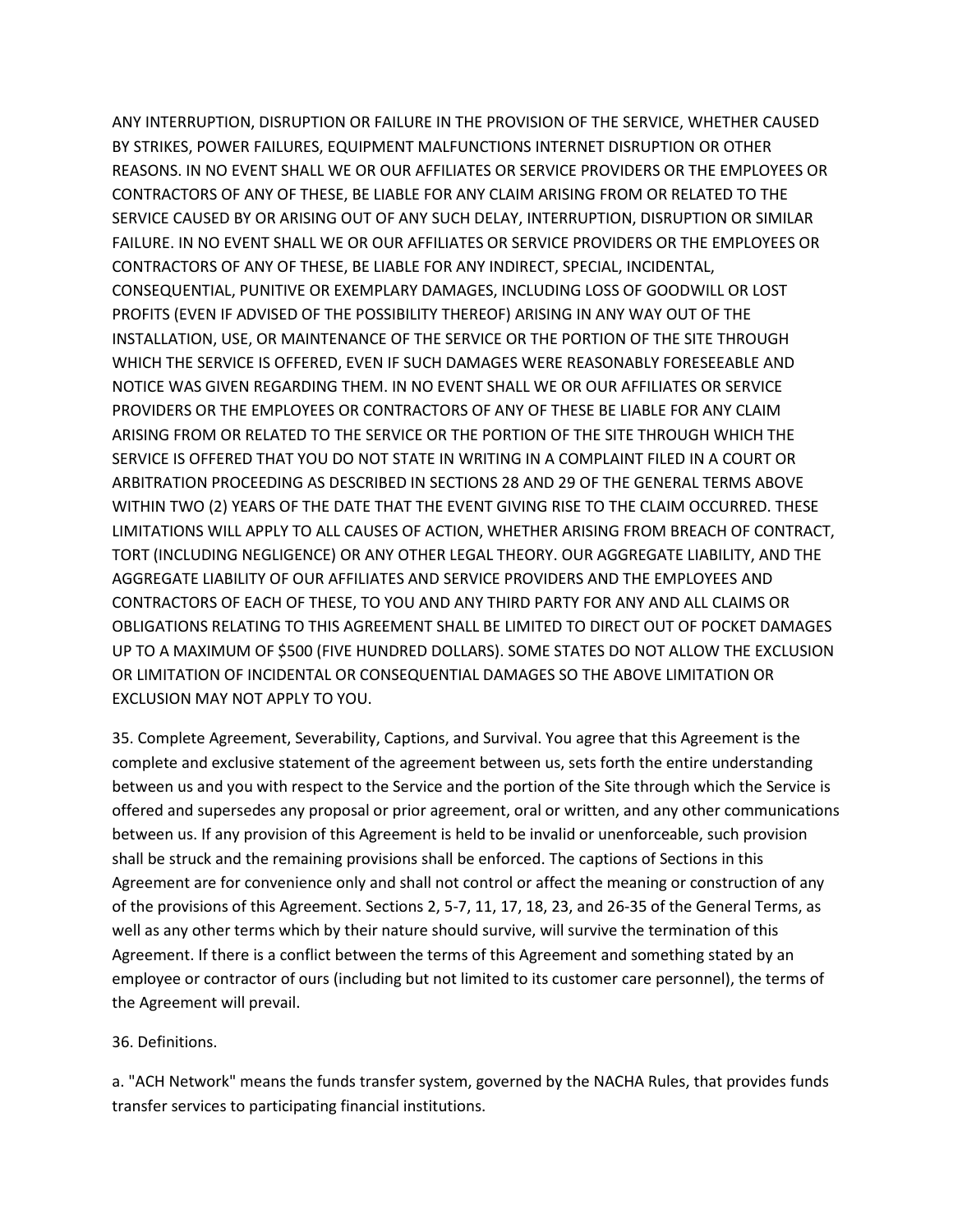b. "Affiliates" are companies related by common ownership or control.

c. "Business Day" is every Monday through Friday, excluding Federal Reserve holidays or other days that banks are legally closed.

d. "Eligible Transaction Account" is a transaction account from which your payments will be debited, your Service fees, if any, will be automatically debited, or to which payments and credits to you will be credited, that is eligible for the Service. Depending on the Service, an Eligible Transaction Account may include a checking, money market or other direct deposit account, credit card account, or debit card account, including any required routing information.

e. "Payment Instruction" is the information provided for a payment to be made under the applicable Service, which may be further defined and described below in connection with a specific Service.

f. "Payment Network" means a debit or credit network (such as the ACH Network or ACCEL / Exchange payment network) through which funds may be transferred.

g. "Service Provider" means companies that we have engaged (and their Affiliates) to render some or all of the Service to you on our behalf.

#### BILL PAYMENT SERVICE ADDITIONAL TERMS

1. Description of Service. The term "Bill Payment Terms" means these Bill Payment Service Additional Terms. The bill payment service (for purposes of these Bill Payment Terms, and the General Terms as they apply to these Bill Payment Terms, the "Service") enables you to receive, view, and pay bills from the Site.

2. Payment Scheduling. The earliest possible Scheduled Payment Date for each Biller will be designated within the portion of the Site through which the Service is offered when you are scheduling the payment. Therefore, the Service will not permit you to select a Scheduled Payment Date less than the earliest possible Scheduled Payment Date designated for each Biller. When scheduling payments you must select a Scheduled Payment Date that is no later than the actual Due Date reflected on your Biller statement unless the Due Date falls on a non-Business Day. If the actual Due Date falls on a non-Business Day, you must select a Scheduled Payment Date that is at least one (1) Business Day before the actual Due Date. Scheduled Payment Dates must be prior to any late date or grace period. Depending on the method of payment, your Eligible Transaction Account may be debited prior to the Scheduled Payment Date. For example, if the selected method of payment is a draft, the draft arrives earlier than the Scheduled Payment Date due to expedited delivery by the postal service, and the Biller immediately deposits the draft, your Eligible Transaction Account may be debited earlier than the Scheduled Payment Date.

3. The Service Guarantee. Due to circumstances beyond the control of the Service, particularly delays in handling and posting payments by Billers or financial institutions, some transactions may take longer to be credited to your account. The Service will bear responsibility for any late payment related charges up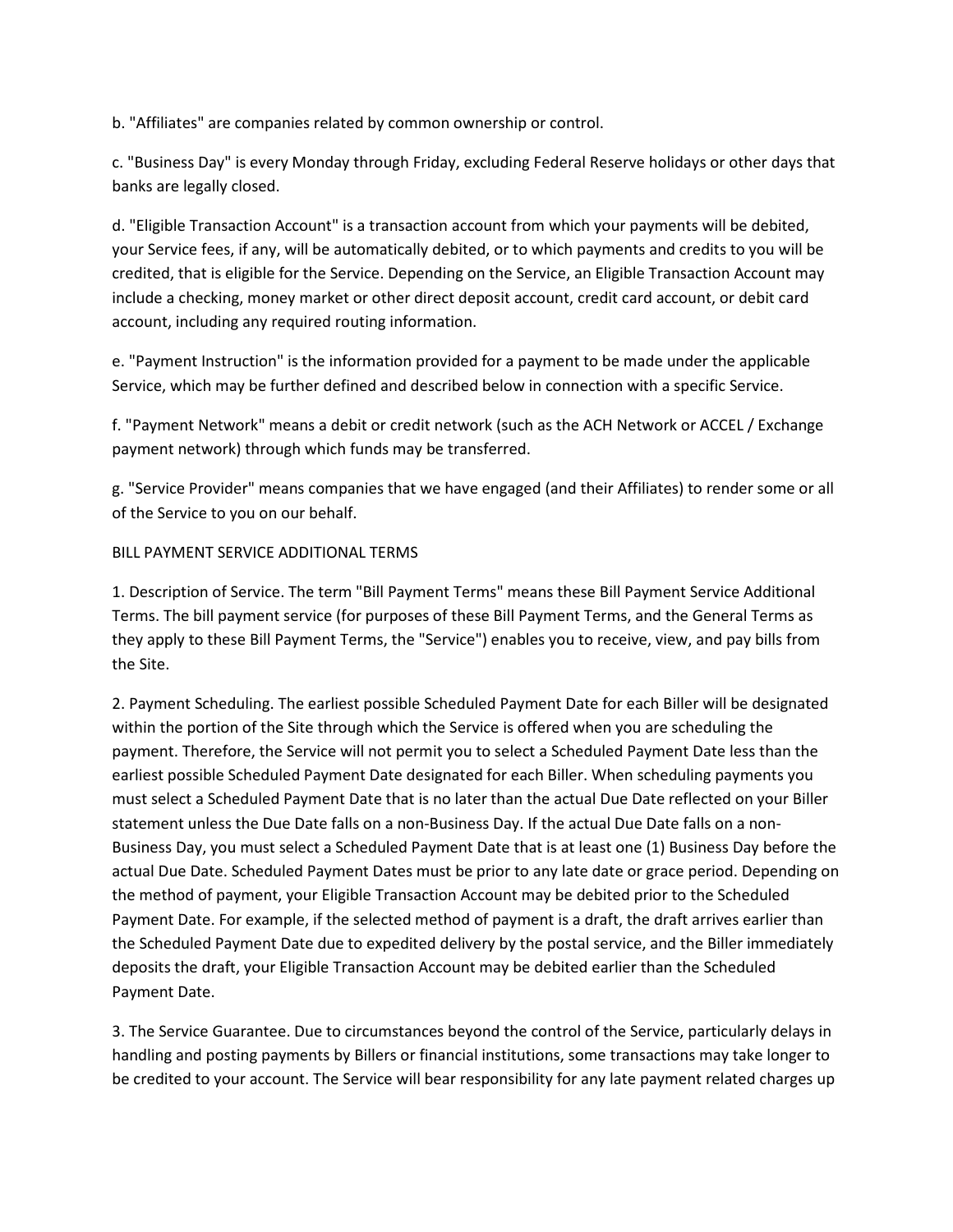to \$50.00 should a payment post after its Due Date as long as the payment was scheduled in accordance with the Section 2 of the Bill Payment Terms (Payment Scheduling).

4. Payment Authorization and Payment Remittance. By providing the Service with names and account information of Billers to whom you wish to direct payments, you authorize the Service to follow the Payment Instructions that it receives through the Site. In order to process payments more efficiently and effectively, the Service may edit or alter payment data or data formats in accordance with Biller directives.

When the Service receives a Payment Instruction, you authorize the Service to debit your Eligible Transaction Account and remit funds on your behalf so that the funds arrive as close as reasonably possible to the Scheduled Payment Date designated by you. You also authorize the Service to credit your Eligible Transaction Account for payments returned to the Service by the United States Postal Service or Biller, or payments remitted to you on behalf of another authorized user of the Service.

The Service will attempt to make all your payments properly. However, the Service shall incur no liability and any Service Guarantee (as described in Section 3 of the Bill Payment Terms) shall be void if the Service is unable to complete any payments initiated by you because of the existence of any one or more of the following circumstances:

1. If, through no fault of the Service, your Eligible Transaction Account does not contain sufficient funds to complete the transaction or the transaction would exceed the credit limit of your overdraft account;

2. The payment processing center is not working properly and you know or have been advised by the Service about the malfunction before you execute the transaction;

3. You have not provided the Service with the correct Eligible Transaction Account information, or the correct name, address, phone number, or account information for the Biller; and/or,

4. Circumstances beyond control of the Service (such as, but not limited to, fire, flood, or interference from an outside force) prevent the proper execution of the transaction and the Service has taken reasonable precautions to avoid those circumstances.

Provided none of the foregoing exceptions are applicable, if the Service causes an incorrect amount of funds to be removed from your Eligible Transaction Account or causes funds from your Eligible Transaction Account to be directed to a Biller which does not comply with your Payment Instructions, the Service shall be responsible for returning the improperly transferred funds to your Eligible Transaction Account, and for directing to the proper Biller any previously misdirected transactions, and, if applicable, for any late payment related charges.

5. Payment Cancellation Requests. You may cancel or edit any Scheduled Payment (including recurring payments) by following the directions within the portion of the Site through which the Service is offered. There is no charge for canceling or editing a Scheduled Payment. Once the Service has begun processing a payment it cannot be cancelled or edited, therefore a stop payment request must be submitted.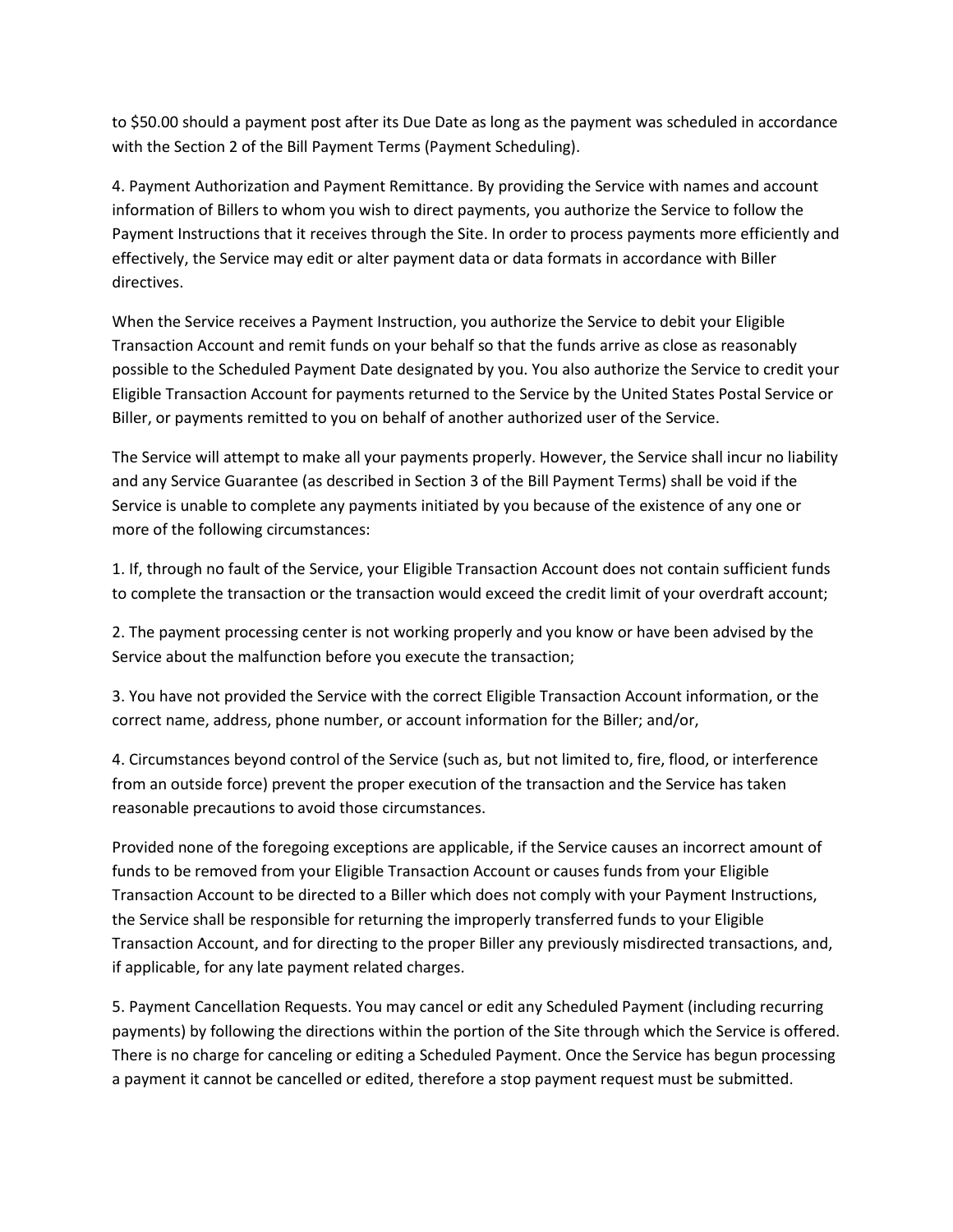6. Stop Payment Requests. The Service's ability to process a stop payment request will depend on the payment method and whether or not a check has cleared. The Service may also not have a reasonable opportunity to act on any stop payment request after a payment has been processed. If you desire to stop any payment that has already been processed, you must contact customer care for the Service in the manner set forth in Section 22 of the General Terms above. Although the Service will attempt to accommodate your request, the Service will have no liability for failing to do so. The Service may also require you to present your request in writing within fourteen (14) days. The charge for each stop payment request will be the current charge for such service as set out in the applicable fee schedule.

7. Exception Payments Requests. Exception Payments may be scheduled through the Service, however Exception Payments are discouraged and must be scheduled at your own risk. Except as required by applicable law, in no event shall the Service be liable for any claims or damages resulting from your scheduling of Exception Payments. The Service Guarantee (as described in Section 3 of the Bill Payment Terms) does not apply to Exception Payments.

8. Bill Delivery and Presentment. The Service includes a feature that electronically presents you with electronic bills from select Billers. Electronic bills may not be available from all of your Billers. Electronic bills are provided as a convenience only, and you remain solely responsible for contacting your Billers directly if you do not receive their statements. In addition, if you elect to activate one of the Service's electronic bill options, you also agree to the following:

1. Presentation of electronic bills. You will receive electronic bills from a Biller only if both: (a) you have designated it in the Service as one of your Billers, and (b) the Biller has arranged with our Service Provider to deliver electronic bills. The Service may then present you with electronic bills from that Biller if either: (1) you affirmatively elect online within the Service to receive electronic bills from the Biller, or (2) the Biller chooses to send you electronic bills on a temporary "trial basis." In either case, you can elect online within the Service to stop receiving electronic bills from a Biller. Electing to receive electronic bills, automatically receiving trial electronic bills, and declining further elected or trial electronic bills all occur on an individual Biller basis. The Service does not include an option to prevent ever participating in the automatic trial electronic bill feature. When affirmatively electing to receive electronic bills from a particular Biller, you may be presented with terms from that Biller for your acceptance. We are not a party to such terms.

2. Paper Copies of electronic bills. If you start receiving electronic bills from a Biller, the Biller may stop sending you paper or other statements. The ability to receive a paper copy of your statement(s) is at the sole discretion of the Biller. Check with the individual Biller regarding your ability to obtain paper copies of electronic bills on a regular or as-requested basis.

3. Sharing Information with Billers. You authorize us to share identifying personal information about you (such as name, address, telephone number, Biller account number) with companies that you have identified as your Billers and which we have identified as offering electronic bills for purposes of matching your identity on the Service's records and the Biller's records to (a) activate your affirmative request for electronic bills, and/or (b) confirm your eligibility for "trial basis" electronic bills.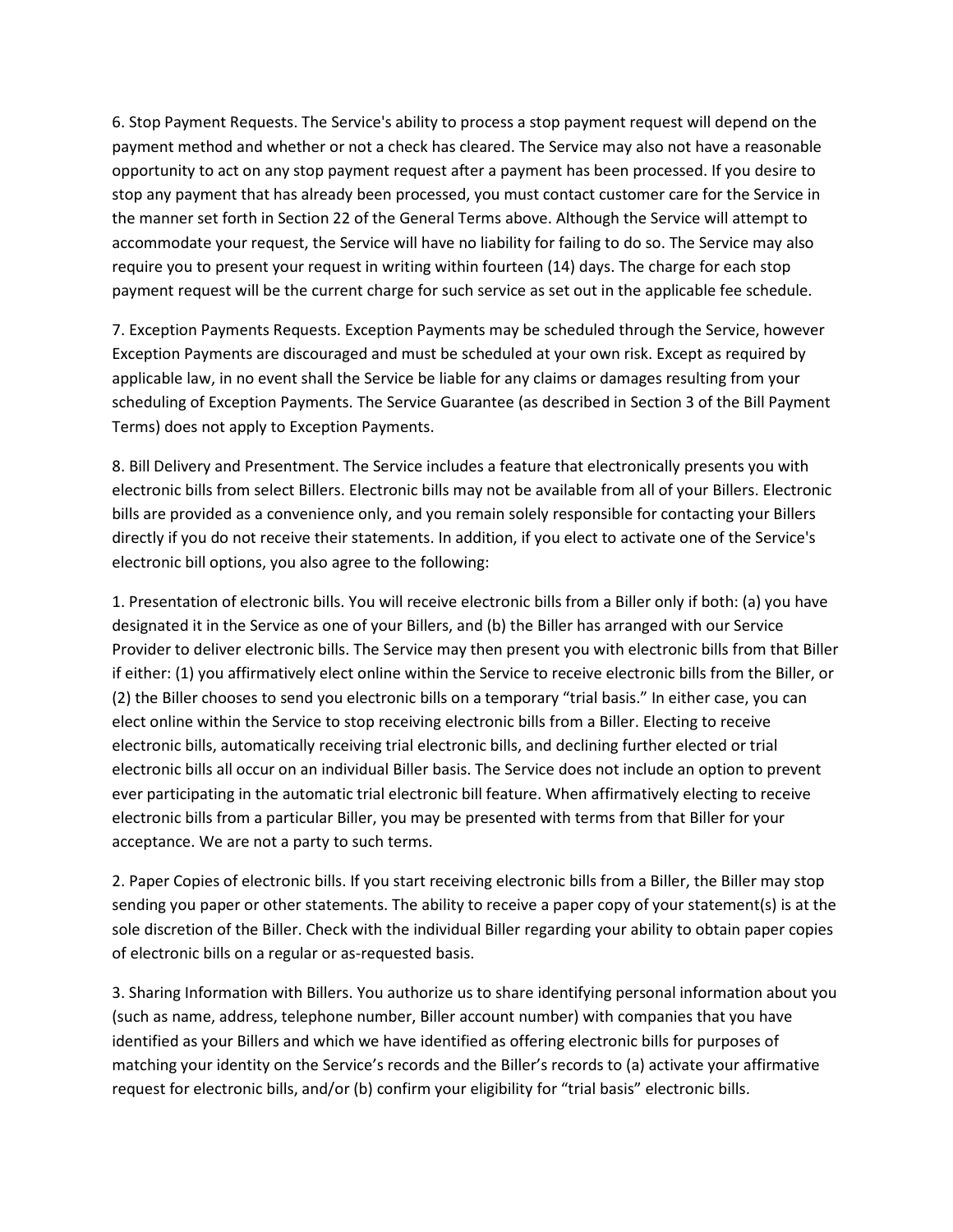4. Information held by the Biller. We are unable to update or change your personal information such as, but not limited to, name, address, phone numbers and email addresses, that is held by the Biller. Any changes will require you to contact the Biller directly. Additionally it is your responsibility to maintain all usernames and passwords for all electronic Biller sites. You also agree not to use someone else's information to gain unauthorized access to another person's bill. We may, at the request of the Biller, provide to the Biller your email address, service address, or other data specifically requested by the Biller for purposes of the Biller matching your identity against its records or informing you about the Biller's services and/or bill information.

5. Activation. We will notify the Biller of your request to receive electronic billing information. The presentment of your first electronic bill may vary from Biller to Biller and may take up to sixty (60) days, depending on the billing cycle of each Biller. While your electronic bill feature is being activated it is your responsibility to keep your accounts current. Each electronic Biller reserves the right to accept or deny your request to receive electronic bills.

6. Authorization to obtain bill data. You authorize us to obtain bill data from your Billers that you have requested to send you electronic bills, and from your Billers that wish to send you trial electronic bills. For some Billers, you will be asked to provide us with your user name and password for that Biller. By providing us with such information, you authorize us to use the information to obtain your bill data.

7. Notification. We will attempt to present all of your electronic bills promptly. In addition to notification within the Service, we may send an e-mail notification to the e-mail address listed for your account. It is your sole responsibility to ensure that this information is accurate. In the event you do not receive notification, it is your responsibility to periodically logon to the Service and check on the delivery of new electronic bills. The time for notification may vary from Biller to Biller. You are responsible for ensuring timely payment of all bills.

8. Cancellation of electronic bill notification. The electronic Biller reserves the right to cancel the presentment of electronic bills at any time. You may cancel electronic bill presentment at any time. The timeframe for cancellation of your electronic bill presentment may vary from Biller to Biller. It may take up to sixty (60) days, depending on the billing cycle of each Biller. We will notify your electronic Biller(s) as to the change in status of your account and it is your sole responsibility to make arrangements for an alternative form of bill delivery. We will not be responsible for presenting any electronic bills that are already in process at the time of cancellation.

9. Non-Delivery of electronic bill(s). You agree to hold us harmless should the Biller fail to deliver your statement(s). You are responsible for ensuring timely payment of all bills. Copies of previously delivered bills must be requested from the Biller directly.

10. Accuracy and dispute of electronic bill. We are not responsible for the accuracy of your electronic bill(s). We are only responsible for presenting the information we receive from the Biller. Any discrepancies or disputes regarding the accuracy of your electronic bill summary or detail must be directly addressed and resolved with the Biller by you.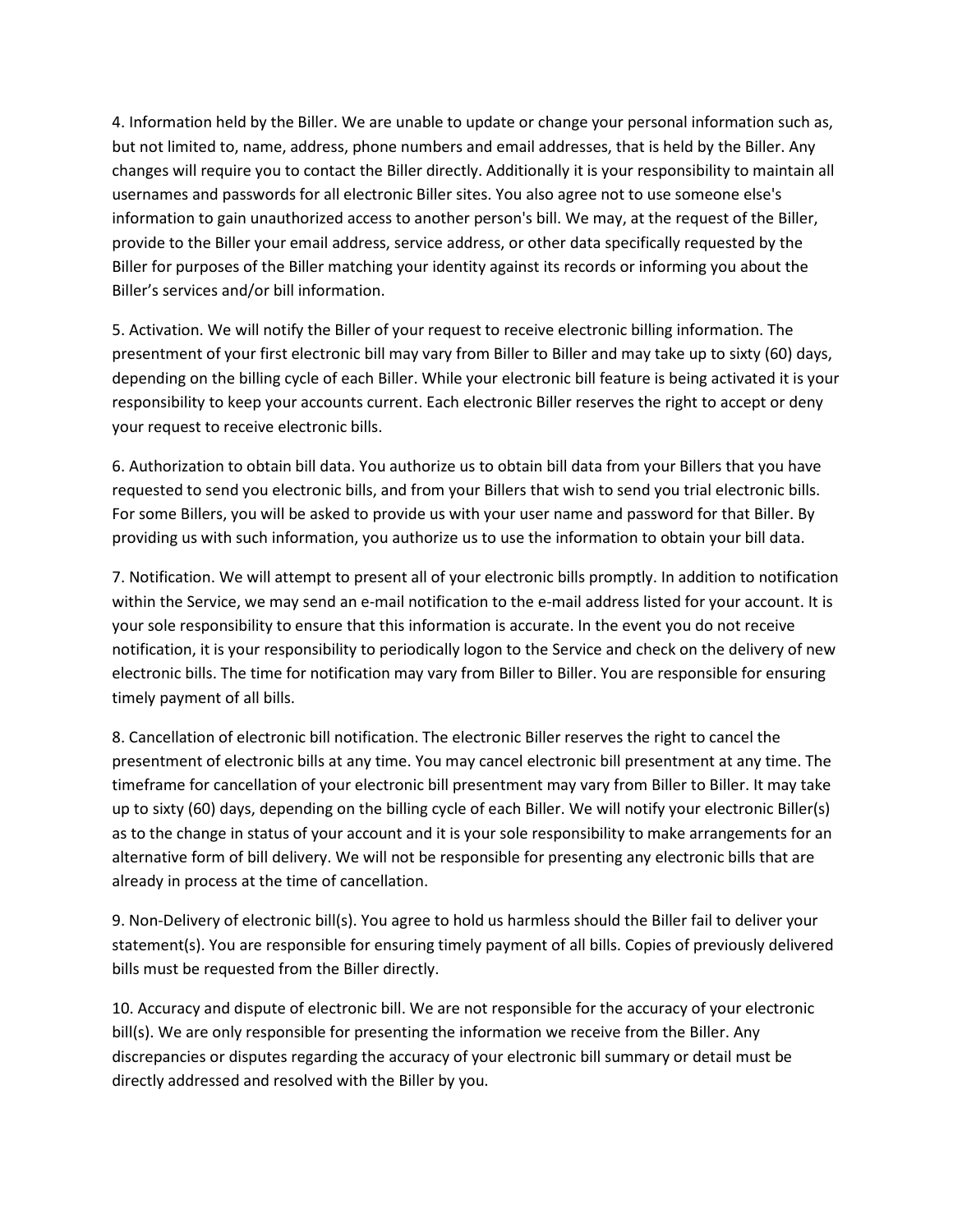This Agreement does not alter your liability or obligations that currently exist between you and your Billers.

9. Disclosure of Account Information to Third Parties. It is our general policy to treat your account information as confidential. However, we will disclose information to third parties about your account or the transactions you make in the following situations pursuant to our Privacy Policy (as further described in Section 10 (Your Privacy) of the General Terms), in addition to the circumstances set forth in Section 20 of the General Terms (Information Authorization):

1. Where it is necessary for completing transactions;

2. Where it is necessary for activating additional services;

 3. In order to verify the existence and condition of your account to a third party, such as a credit bureau or Biller;

4. To a consumer reporting agency for research purposes only;

- 5. In order to comply with a governmental agency or court orders; or,
- 6. If you give us your written permission.

10. Service Fees and Additional Charges. You are responsible for paying all fees associated with your use of the Service. Applicable fees will be disclosed in the user interface for, or elsewhere within, the Service or Site. Any applicable fees will be charged regardless of whether the Service was used, except for fees that are specifically use-based. Use-based fees for the Service will be charged against the Billing Account. There may also be charges for additional transactions and other optional services. You agree to pay such charges and authorize the Service to deduct the calculated amount from your designated Billing Account. Any financial fees associated with your standard deposit accounts will continue to apply. You are responsible for any and all telephone access fees and Internet service fees that may be assessed by your telephone and Internet service provider. Section 18 of the General Terms (Failed Or Returned Payment Instructions) applies if you do not pay our fees and charges for the Service, including without limitation if we debit the Billing Account for such fees, as described in this Section, and there are insufficient fees in the Billing Account.

11. Biller Limitation. The Service reserves the right to refuse to pay any Biller to whom you may direct a payment. As required by applicable law, the Service will notify you promptly if it decides to refuse to pay a Biller designated by you. as set forth in Section 13 of the General Terms (Prohibited Payments) or an Exception Payment under this Agreement.

12. Returned Payments. In using the Service, you understand that Billers and/or the United States Postal Service may return payments to the Service for various reasons such as, but not limited to, Biller's forwarding address expired; Biller account number is not valid; Biller is unable to locate account; or Biller account is paid in full. The Service will attempt to research and correct the returned payment and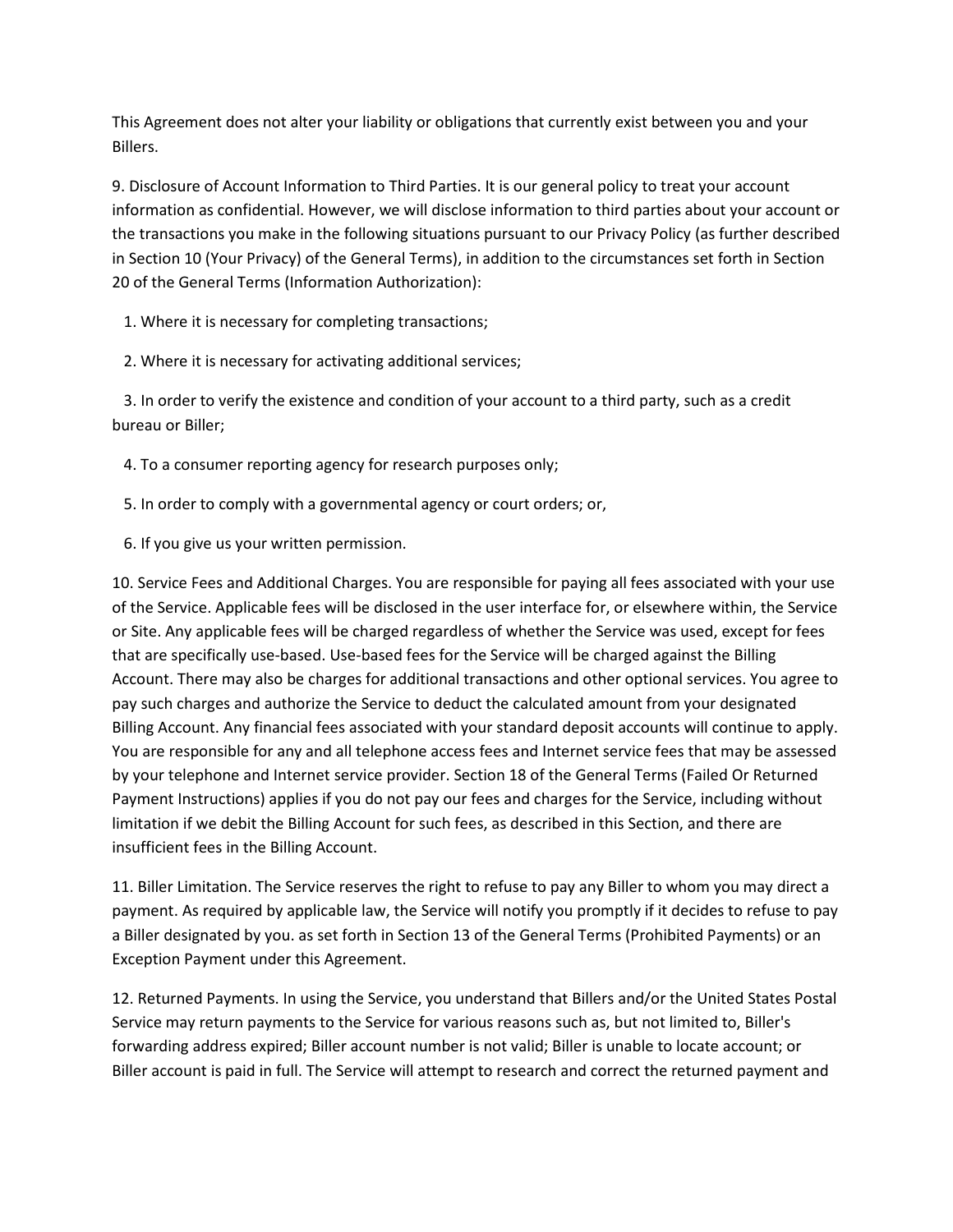return it to your Biller, or void the payment and credit your Eligible Transaction Account. You may receive notification from the Service.

13. Information Authorization. In addition to Section 20 of the General Terms (Information Authorization), you agree that the Service reserves the right to obtain financial information regarding your account from a Biller or your financial institution (for example, to resolve payment posting problems or for verification).

14. Definitions.

"Biller" is the person or entity to which you wish a bill payment to be directed or is the person or entity from which you receive electronic bills, as the case may be.

"Billing Account" is the checking account from which all Service fees will be automatically debited.

"Due Date" is the date reflected on your Biller statement for which the payment is due, not the late payment date or the date beginning or a date during any grace period.

"Eligible Transaction Account" is as defined in Section 36 of the General Terms, except that it shall be limited to an account that you hold with us, and from which bill payments will be debited.

"Exception Payments" means payments to deposit accounts or brokerage accounts, payments to settle securities transactions (including, without limitation, stocks, bonds, securities, futures (forex), options, or an investment interest in any entity or property).

"Payment Instruction" is as defined in Section 36 of the General Terms, and is further defined as the information provided by you to the Service for a bill payment to be made to the Biller (such as, but not limited to, Biller name, Biller account number, and Scheduled Payment Date).

"Scheduled Payment" is a payment that has been scheduled through the Service but has not begun processing.

"Scheduled Payment Date" is the day you want your Biller to receive your bill payment, unless the Scheduled Payment Date falls on a non-Business Day in which case it will be considered to be the previous Business Day.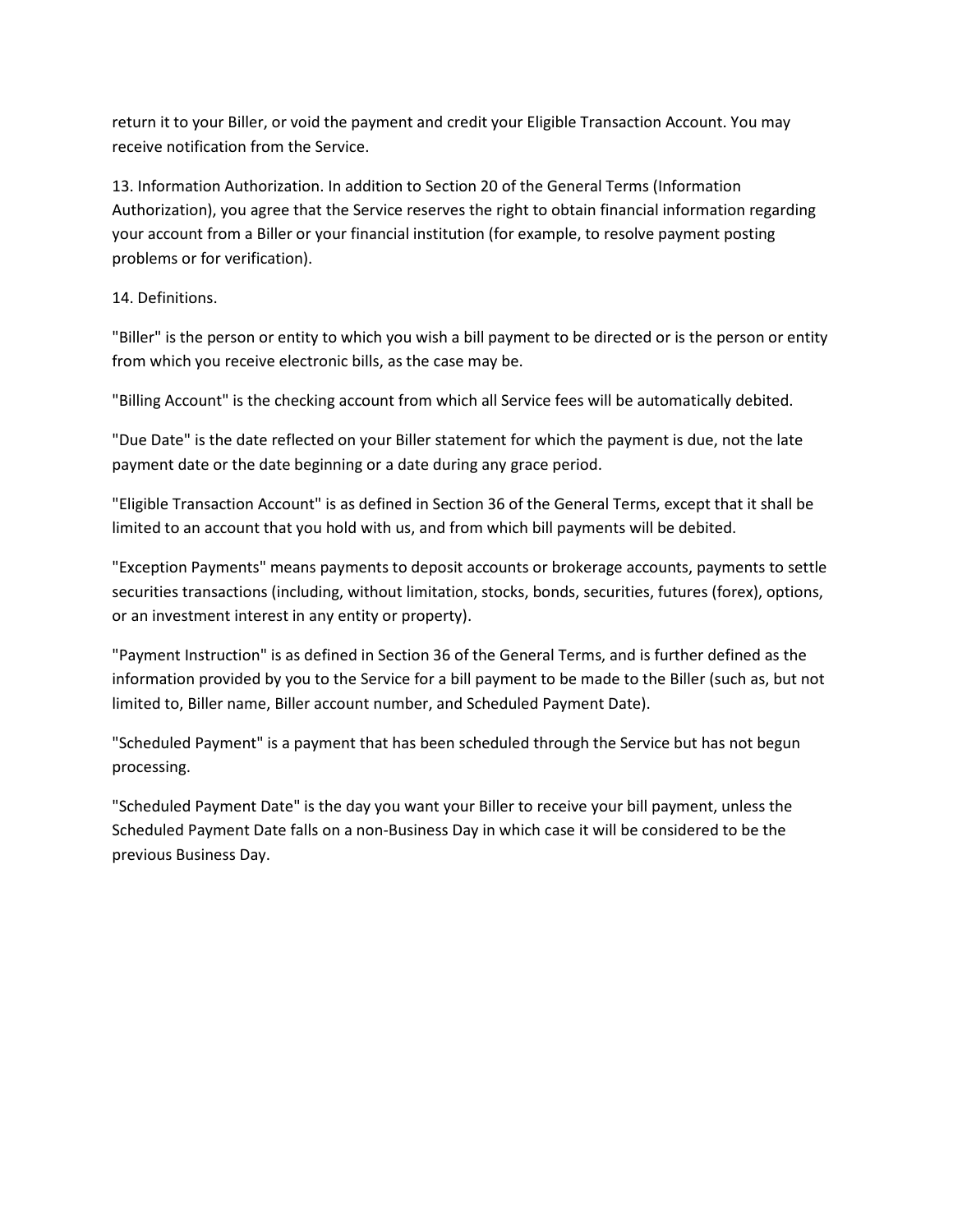# PRIVACY POLICY (for Bill Presentment, Bill Payment, and Popmoney<sup>™</sup> Personal Payments Services)

#### Last updated March 19, 2014

1. Introduction. The following privacy disclosures are provided by Gold Coast FCU (hereinafter "we" or "us") in connection with the Bill Payment, Bill Presentment and Popmoney℠ Personal Payments Services (the "Services") offered through our online banking site (the "Site"), and describe the types of "Personal Information" (information that is identifiable to a particular person) that we (directly or through our service providers) collect in connection with the Services, and how we use, share and protect that Personal Information. These disclosures supplement the disclosures that you have already been provided in connection with our Site and the other services offered through the Site. Some of this information is required by U.S. federal law or other law.

2. Eligibility. The Site and the Services are offered only to individual residents of the United States and its permitted territories who can form legally binding contracts under applicable law. Without limiting the foregoing, the Site and Services are not offered to minors. We do not knowingly offer the Services to nor collect any Personal Information from or about individuals under 18 years of age. Please do not submit such information to us, and as a parent or legal guardian, please do not allow your children to submit personal information without your permission. Other restrictions and eligibility requirements for certain Services may apply as described in the Terms of Service or other disclosures on the Site. By using the Site and/or the Services, you represent that you meet these requirements and that you agree to the terms of this Privacy Policy.

3. Scope. This Privacy Policy applies only to the Services as offered on this Site. For more details on what your rights and obligations are when using the Services, please also refer to the Terms of Service and other notices and disclosures regarding the Services.

4. Cookies, Browser Information and Related Issues.

a. When you use the Services, we may receive certain standard information that your browser sends to every website you visit, such as the originating IP address, browser type and language, access times and referring website addresses, and other such information. This data may be used, among other uses, to improve the operation of the Services and to improve the security of the Services by assisting in "authenticating" who you are when you access the Services, particularly if you register for a Service and are issued or create a username and password.

b. We may also receive additional information about your visit to the portion of the Site that hosts the Services, including the pages you view, the links you click and other actions you take. This data may be used among other uses to improve the operation of the Services and the portion of the Site that hosts the Services.

c. Like most websites, the portion of the Site that hosts the Services uses "cookies," which are small text files placed on your computer by the web server when you visit. Most such cookies are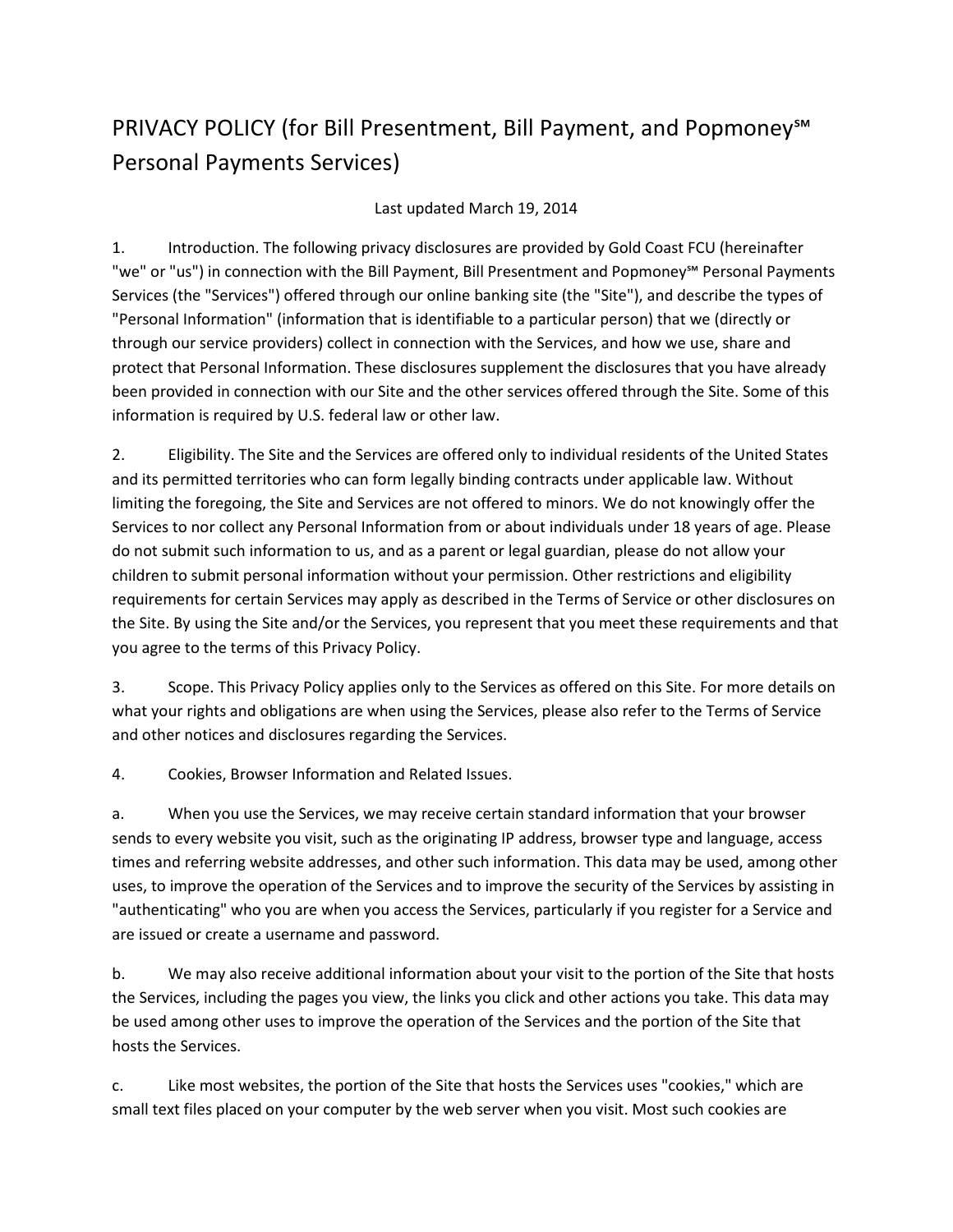"session" cookies that are only used for a specific period during which you are using the Services, but a few are "persistent" cookies that stay on your hard drive and are read by the web server when you return (unless you delete them). The portion of the Site that hosts the Services uses cookies to store your preferences and other information on your computer in order to recognize the computer through which you accessed the Site for security purposes, to save you time by eliminating the need to repeatedly enter the same information, and to display your personalized content on your later visits. These cookies are linked to Personal Information about you, such as your email address. Cookies cannot and will not be used to deliver or run programs on your computer. Most web browsers automatically accept cookies, but you can modify your browser setting to decline cookies if you prefer. However, if you choose to decline cookies, you may not be able to sign in (or you may need to take additional steps to sign in) or you may not be able to use other interactive features of the Services that depend on cookies.

d. Tracking: With respect to personally identifiable information about an individual consumer's online activities over time and across different Web sites or online services when a consumer uses the portion of this Site that hosts the Services, except as required by law: (1) parties other than the operator of this Site are not permitted to collect such information, and (2) the operator of this Site does not collect such information (except any such information that is reasonably necessary to process and document user transactions, such as payment history). Therefore, the portion of this Site that hosts the Services has no need to respond and does not respond to Web browser "do not track" signals or other mechanisms that provide consumers the ability to exercise choice regarding the collection of such information.

5. What Types of Personal Information We May Collect. In addition to the types of information described in section 4 above, we may also collect Personal Information about you. This information may include:

a. Social Security number, date of birth, name, postal address, email address, telephone number, and other information that we can use to contact you, verify your identity, and manage risks, such as information maintained about you by identity verification services and consumer reporting agencies, including credit bureaus;

b. names of billers for bills that you would like to view and/or pay online, contact information for those billers, and billing account information, including billing account numbers;

c. name, email address and telephone number that you provide us for other persons to whom you would like to send payments;

d. account information for accounts that you designate for funding or receiving payments, fees, debits and credits for the Services (potentially including account numbers, account balances, billing addresses, and payment card expiration dates and security codes);

e. username, password, secret questions and secret answers for resetting passwords, and other authentication credentialing used to verify that only authorized users access the Services; and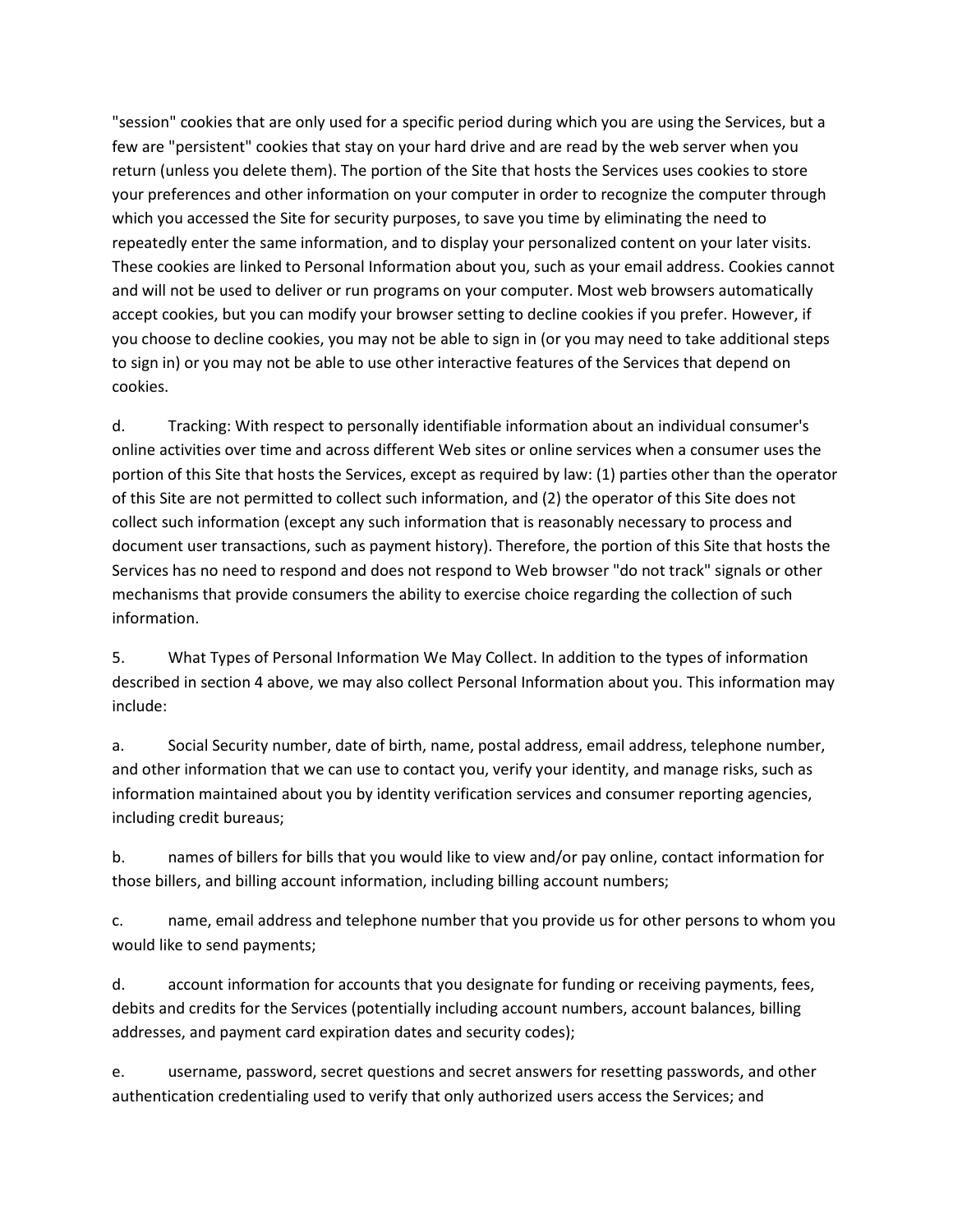f. payment and other transaction information, and history for payments and other transactions in which you participate through the Services; and

g. Any other Personal Information that you may enter while using the Services.

6. How We May Collect Personal Information About You. We may collect Personal Information about you from the following sources:

a. Enrollment applications, survey responses, and other electronic or paper forms that you fill out in connection with the Services;

b. Your use of the Services (such as when you send a payment), and your interactions with customer service, including information you enter or speak, and information transmitted by your computer, cell phones and other devices you use to connect to the Services; and

c. We also collect Personal Information about you from others, as permitted by law, such as individuals who send you payments, credit bureaus, Affiliates or other companies (such as identity verification services and consumer reporting agencies, and companies (such as your billers) that provide content (such as electronic bills) to the Services).

7. How We May Share Personal Information About You. We share Personal Information about you only as permitted by law. For Personal Information that is nonpublic and that we collect in connection with a financial service, U.S. federal law permits us to share the information only:

a. for our everyday business purposes - such as to process your transactions, maintain your accounts, respond to court orders and legal investigations, and report to credit bureaus;

b. for our marketing purposes - to offer our products and services to you;

c. for Joint Marketing with other financial companies;

d. for our Affiliates' everyday business purposes (information about your transactions and experiences);

e. for our Affiliates' everyday business purposes (information about your creditworthiness);

f. for our Affiliates to market to you; and

g. for Nonaffiliates to market to you.

Before we can lawfully share such Personal Information as described in (e), (f) or (g), we would be required to offer you an opportunity to opt out, and we will do so if we ever intend to do that. For California residents, and for residents of any other states where it is required, we will obtain your consent prior to sharing Personal Information as described in (g) unless otherwise required or permitted by law. We may lawfully share such Personal Information as described in (a), (b), (c) and (d) without offering an opt-out, and we may do so. For example, to process your payments (an "everyday business purpose" for the Popmoney<sup>™</sup> Personal Payments Service), we need to share Personal Information about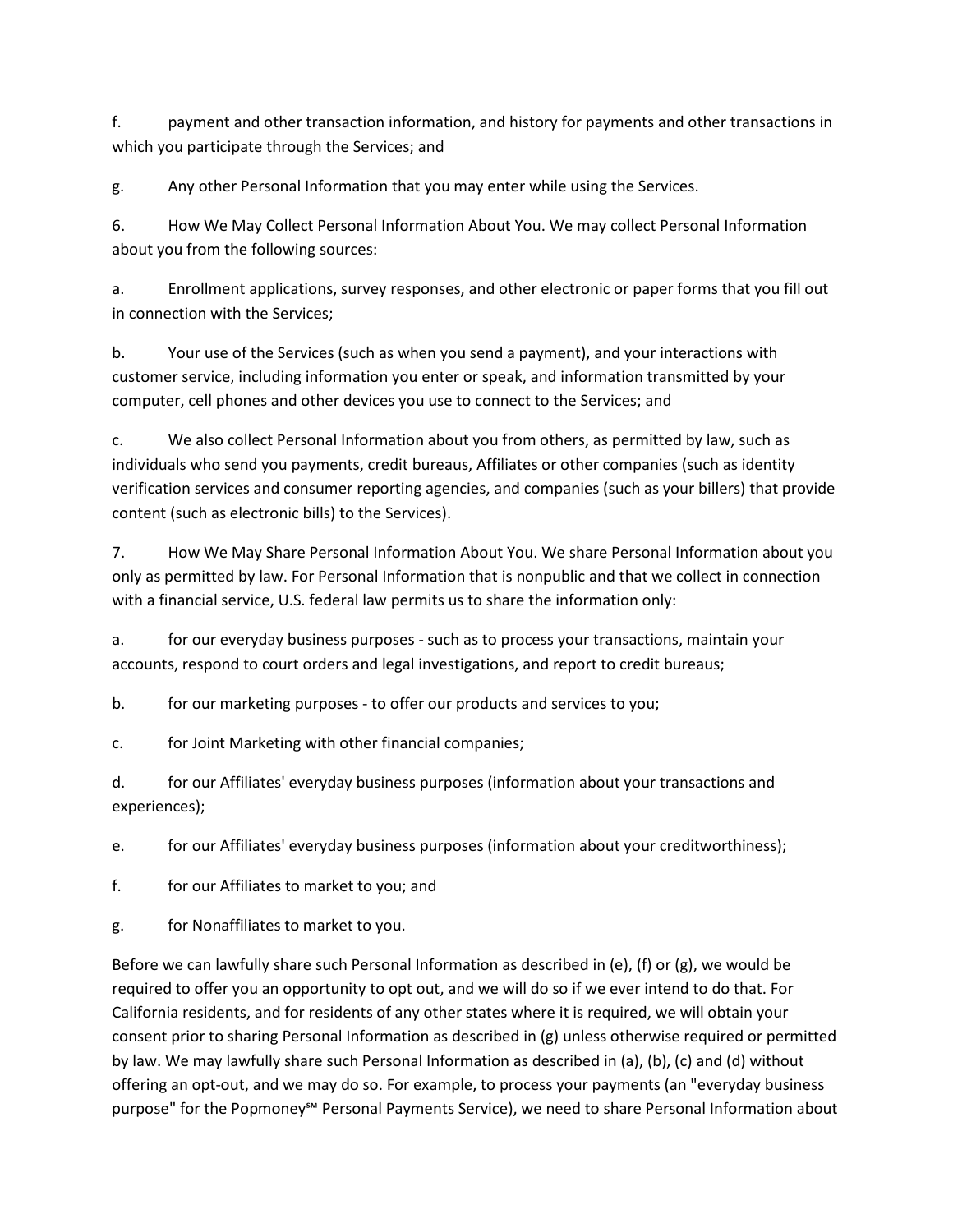you with the person that you are paying or that is paying you, such as your name, the payment amount, and the email address or mobile phone number from which you initiated the payment, but we will do so responsibly and will not share the payment sender's financial account information with the payment receiver or vice versa.

8. How We May Use Personal Information About You. We may use Personal Information about you only as permitted by law, including but not limited to the following purposes:

a. To complete transactions and render services authorized by you;

b. Other everyday business purposes of ourselves and our Affiliates, such as to maintain your accounts, to authenticate you when you log in, to send you information about the Services that you have subscribed to and other Services offered on the Site, to effect, administer and enforce transactions, to perform fraud screening, to verify your identity, to determine your credit history, to verify the information contained in your account, to report to credit bureaus (including furnishing delinquent account information), to perform collections, to comply with laws, regulations, court orders and lawful instructions from government agencies, to protect the personal safety of subscribers or the public, to defend claims, to resolve disputes, to troubleshoot problems, to enforce our Terms of Service, to protect our rights and property, and to customize, measure, and improve the Services and the content and layout of the Site (including pattern recognition and modeling, system analysis, and service performance analysis); and

c. for marketing purposes - to offer products and services to you, and Joint Marketing with other financial companies.

9. Definitions.

a. Affiliates: Companies related by common ownership or control. They can be financial or nonfinancial companies.

b. Nonaffiliates: Companies not related by common ownership or control. They can be financial or nonfinancial companies.

c. Joint Marketing: A formal agreement between nonaffiliated financial companies that together market financial products or services to you.

10. Other Important Information.

a. Vermont: Under Vermont law, we will not share information we collect about Vermont residents with companies outside of our Affiliates, unless the law allows. We will not share information about your creditworthiness with our Affiliates except with your consent, but we may share information about our transactions or experiences with you with our Affiliates without your consent.

b. California: Under California law, we will not share information we collect about you with Nonaffiliates, unless the law allows. For example, we may share information with your consent, to